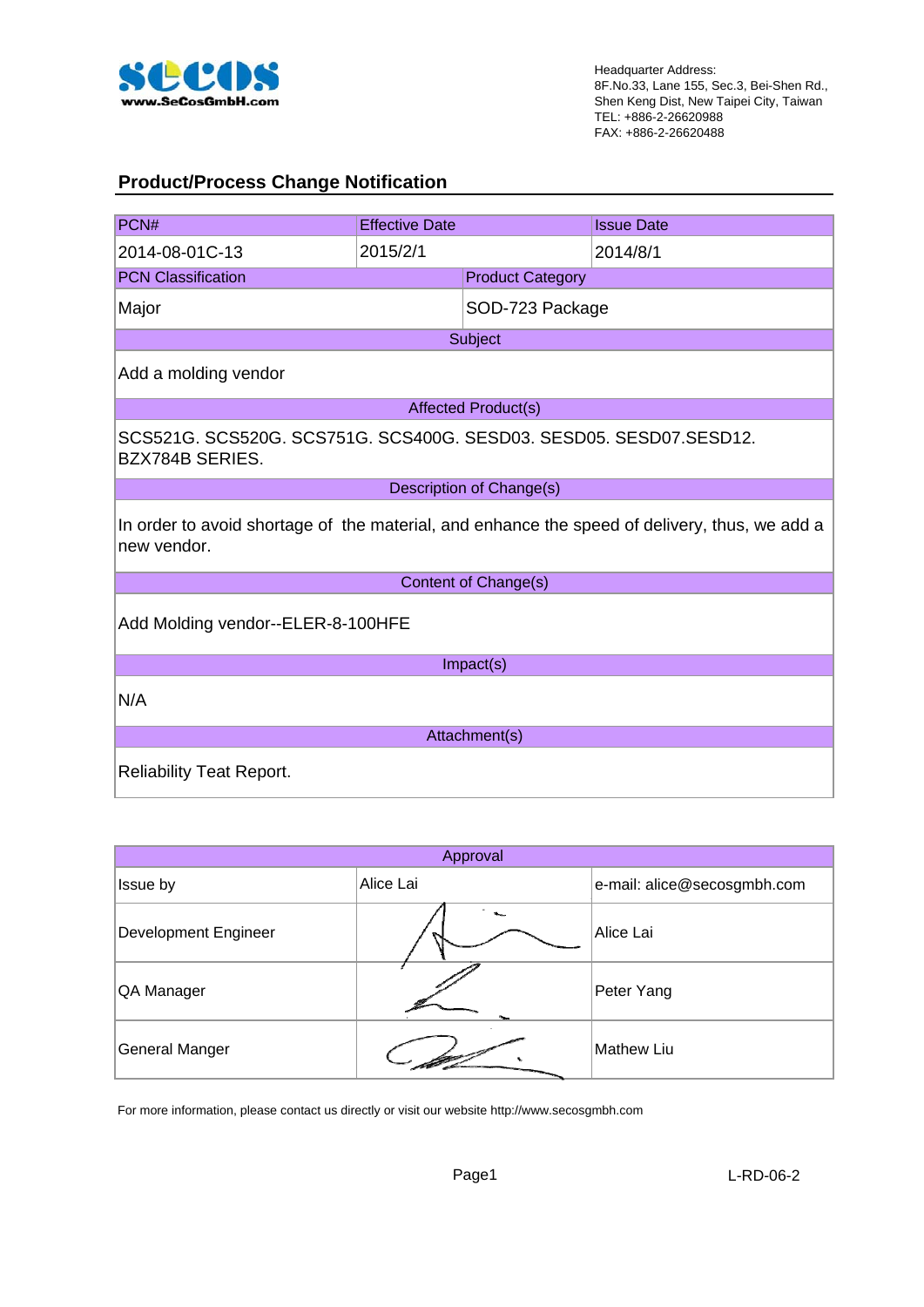

# **Reliability Testing Summary Report**

| Date: 2014/06/30<br>Document No.: SH14 -06-34                            |                      |                                                                                                            |        |                                 |                                     |                        |               |
|--------------------------------------------------------------------------|----------------------|------------------------------------------------------------------------------------------------------------|--------|---------------------------------|-------------------------------------|------------------------|---------------|
| <b>Test Item</b>                                                         | P/N                  | <b>Test Condition</b>                                                                                      | (LTPD) | <b>Sample</b><br><b>Numbers</b> | <b>Allow Fall</b><br><b>Numbers</b> | Fall<br><b>Numbers</b> | <b>Result</b> |
| <b>HTRB</b><br>High Temp<br><b>Reverse Bias</b>                          | <b>SCS520G</b>       | $100 \pm 5^{\circ}$ C, $100\%$ VR,<br>$T = 1000$ hrs                                                       |        | 77                              | $\pmb{0}$                           | $\pmb{0}$              | <b>ACC</b>    |
| <b>HTSL</b><br><b>High Temperature</b><br>Storage Life                   | <b>SCS520G</b>       | $150^{\circ}\textrm{C}$ , T = 1000 hrs                                                                     |        | 77                              | $\pmb{0}$                           | $\pmb{0}$              | <b>ACC</b>    |
| <b>PCT</b><br>Pressure Cooker<br>Test                                    | <b>SCS520G</b>       | 121°C, 29.7PSIG,<br>168 hrs                                                                                |        | 77                              | $\mathbf 0$                         | $\pmb{0}$              | <b>ACC</b>    |
| <b>TCT</b><br>Temperature Cycle<br>Test                                  | <b>SCS520G</b>       | $-55^{\circ}$ C/30min,<br>150℃/30min,<br>For 1000 Cycle                                                    |        | 77                              | $\pmb{0}$                           | $\mathbf 0$            | <b>ACC</b>    |
| <b>THT</b><br><b>High Temperature</b><br><b>High Humidity</b><br>Test    | <b>SCS520G</b>       | $85 \pm 2^{\circ}$ C, RH= $85 \pm 5\%$ ,<br>1000 hrs                                                       |        | 77                              | $\pmb{0}$                           | $\pmb{0}$              | <b>ACC</b>    |
| H3TRB<br>High Temper High<br><b>Humidity Reverse</b><br><b>Bies Test</b> | <b>SCS520G</b>       | $85 \pm 2^{\circ}$ C, RH= $85 \pm 5\%$ ,<br>1000 hrs                                                       |        | 77                              | $\pmb{0}$                           | $\pmb{0}$              | <b>ACC</b>    |
| Solderability                                                            | <b>SCS520G</b>       | $245 \pm 5^{\circ}$ C, 5Sec the<br>inspected area of each<br>lead must have 95%<br>solder coverage minimum |        | 10                              | 0                                   | $\Omega$               | <b>ACC</b>    |
|                                                                          |                      |                                                                                                            |        |                                 |                                     |                        |               |
| Judgment:<br>qualified                                                   | $\Box$ unqualified   |                                                                                                            |        |                                 |                                     |                        |               |
|                                                                          |                      | Testing Start Date: 2014.05.05 Testing End Date: 2014.06.30                                                |        |                                 |                                     |                        |               |
| Tester: Leo Hsia                                                         | Approval: Peter Yang |                                                                                                            |        |                                 |                                     |                        |               |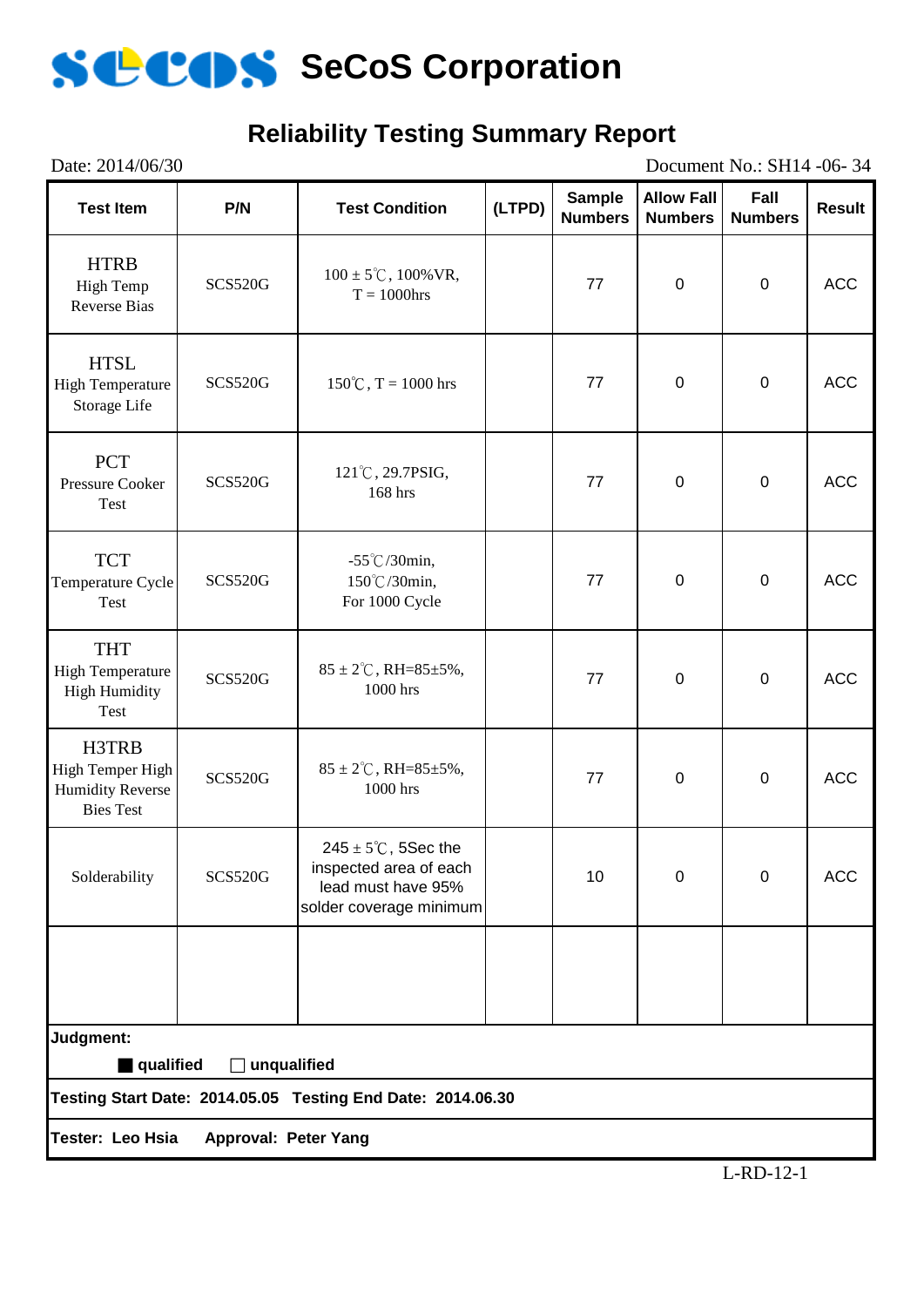

# **Electrical Test Data**

Report No : T140630-034 Part No : SCS520G Test Equipment: JUNO Test System DTS-1000 Test Condition: 25℃ Test Date: 2014.05.05 ~ 2014.05.05 Test Standard : Specifications Operator: Leo Hsia Test Condition : VF<450mV@IF=1A, VB>30V@I=1mA, IR<0.5uA@VR=10V

| N <sub>o</sub> | VF(mV)  | VB (V) | IR(uA)        |
|----------------|---------|--------|---------------|
| $\mathbf{1}$   | 349.4mV | 47.74V | 0.083uA       |
| $\overline{2}$ | 347.9mV | 47.64V | 0.081uA       |
| 3              | 346.4mV | 46.99V | 0.114uA       |
| $\overline{4}$ | 347.2mV | 47.33V | $0.075$ uA    |
| 5              | 347.3mV | 47.48V | 0.079uA       |
| 6              | 345.6mV | 47.99V | $0.075$ uA    |
| $\tau$         | 350.3mV | 47.19V | 0.086uA       |
| 8              | 347.6mV | 48.15V | $0.076$ u $A$ |
| 9              | 348.9mV | 47.85V | 0.078uA       |
| 10             | 349.3mV | 47.15V | $0.085$ uA    |
| 11             | 348.5mV | 48.49V | 0.099uA       |
| 12             | 346.9mV | 47.75V | 0.078uA       |
| 13             | 349.8mV | 48.09V | 0.092uA       |
| 14             | 346.5mV | 48.52V | $0.092$ uA    |
| 15             | 349.8mV | 47.45V | 0.110uA       |
| 16             | 348.0mV | 47.31V | 0.088uA       |
| 17             | 348.8mV | 47.59V | 0.080uA       |
| 18             | 346.9mV | 47.68V | 0.095uA       |
| 19             | 347.9mV | 48.21V | 0.073uA       |
| 20             | 346.6mV | 47.73V | 0.093uA       |
| 21             | 349.1mV | 47.18V | 0.080uA       |
| 22             | 348.3mV | 47.31V | 0.086uA       |
| 23             | 349.1mV | 47.24V | 0.098uA       |
| 24             | 347.2mV | 47.42V | 0.113uA       |
| 25             | 348.1mV | 47.18V | 0.113uA       |
| 26             | 345.7mV | 48.00V | 0.091uA       |
| 27             | 347.0mV | 47.61V | 0.097uA       |
| 28             | 348.5mV | 47.75V | 0.098uA       |
| 29             | 347.6mV | 47.03V | 0.096uA       |
| 30             | 346.4mV | 47.20V | 0.102uA       |
| 31             | 349.0mV | 48.45V | 0.094uA       |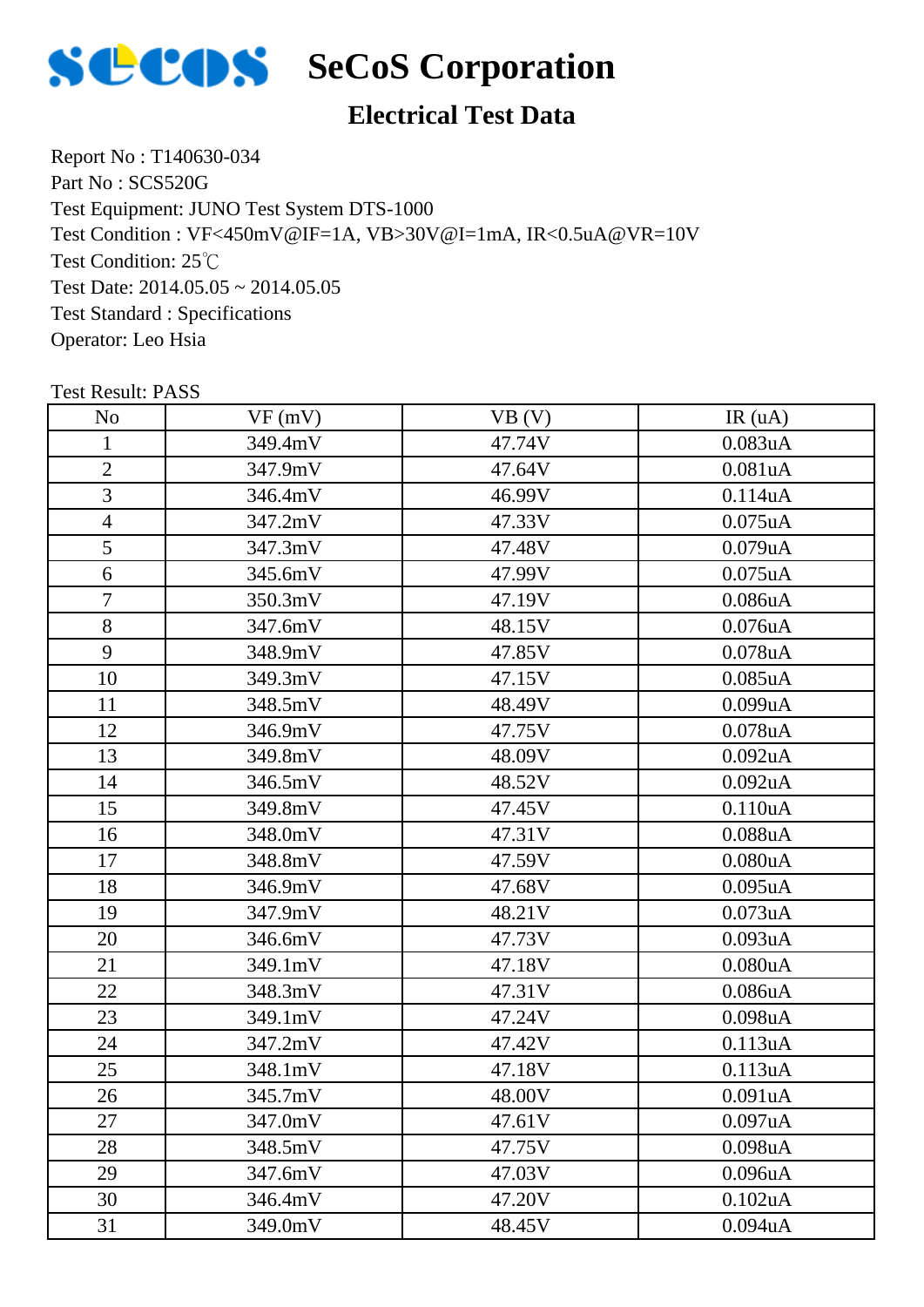

### **Electrical Test Data**

Report No : T140630-034 Part No : SCS520G Test Equipment: JUNO Test System DTS-1000 Test Condition: 25℃ Test Date: 2014.05.05 ~ 2014.05.05 Test Standard : Specifications Operator: Leo Hsia Test Condition : VF<450mV@IF=1A, VB>30V@I=1mA, IR<0.5uA@VR=10V

| N <sub>o</sub> | VF(mV)  | VB(V)  | IR(uA)        |
|----------------|---------|--------|---------------|
| 32             | 346.4mV | 48.42V | 0.080uA       |
| 33             | 346.6mV | 47.79V | 0.113uA       |
| 34             | 346.7mV | 47.57V | $0.075$ uA    |
| 35             | 348.3mV | 48.16V | 0.098uA       |
| 36             | 347.6mV | 47.84V | 0.111uA       |
| 37             | 348.6mV | 47.51V | 0.086uA       |
| 38             | 348.9mV | 48.25V | 0.100uA       |
| 39             | 349.4mV | 48.49V | $0.078$ u $A$ |
| 40             | 347.1mV | 47.44V | 0.100uA       |
| 41             | 349.6mV | 48.34V | 0.098uA       |
| 42             | 348.5mV | 48.44V | 0.111uA       |
| 43             | 349.3mV | 47.48V | 0.107uA       |
| 44             | 345.3mV | 47.56V | $0.075$ uA    |
| 45             | 348.6mV | 47.05V | 0.077uA       |
| 46             | 348.0mV | 47.63V | 0.104uA       |
| 47             | 348.0mV | 47.39V | 0.073uA       |
| 48             | 346.5mV | 47.03V | 0.088uA       |
| 49             | 347.9mV | 46.94V | $0.074$ u $A$ |
| 50             | 348.3mV | 48.52V | 0.077uA       |
| 51             | 346.9mV | 47.85V | 0.088uA       |
| 52             | 350.2mV | 48.19V | $0.085$ uA    |
| 53             | 348.9mV | 48.03V | 0.079uA       |
| 54             | 348.6mV | 46.92V | $0.085$ uA    |
| 55             | 346.8mV | 47.82V | 0.101uA       |
| 56             | 346.9mV | 47.53V | 0.102uA       |
| 57             | 349.4mV | 46.93V | 0.113uA       |
| 58             | 345.1mV | 47.64V | 0.106uA       |
| 59             | 346.1mV | 48.24V | 0.084uA       |
| 60             | 346.7mV | 48.46V | 0.080uA       |
| 61             | 347.2mV | 47.61V | 0.079uA       |
| 62             | 350.0mV | 47.14V | 0.077uA       |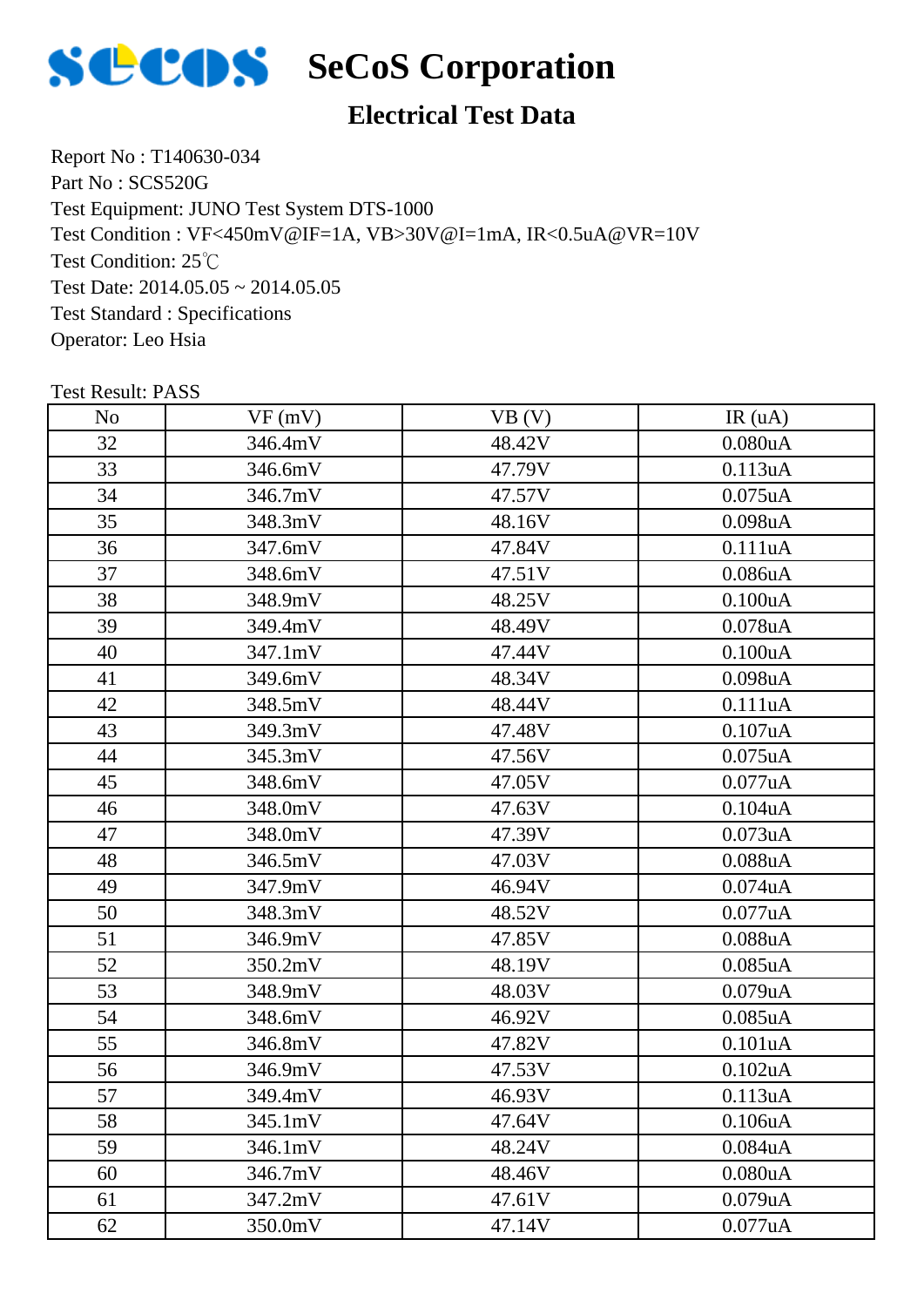

#### **Electrical Test Data**

Report No : T140630-034 Part No : SCS520G Test Equipment: JUNO Test System DTS-1000 Test Condition: 25℃ Test Date:  $2014.05.05 \approx 2014.05.05$ Test Standard : Specifications Operator: Leo Hsia Test Condition : VF<450mV@IF=1A, VB>30V@I=1mA, IR<0.5uA@VR=10V

Test Result: PASS

| N <sub>o</sub> | VF(mV)  | VB (V) | IR(uA)        |
|----------------|---------|--------|---------------|
| 63             | 348.3mV | 47.62V | $0.073$ uA    |
| 64             | 347.7mV | 47.41V | 0.106uA       |
| 65             | 345.7mV | 47.73V | 0.080uA       |
| 66             | 348.2mV | 48.07V | 0.112uA       |
| 67             | 348.2mV | 47.52V | $0.084$ u $A$ |
| 68             | 347.1mV | 47.29V | 0.107uA       |
| 69             | 349.1mV | 47.77V | 0.081uA       |
| 70             | 349.6mV | 47.39V | $0.078$ u $A$ |
| 71             | 347.5mV | 47.83V | 0.103uA       |
| 72             | 349.5mV | 47.83V | 0.109uA       |
| 73             | 345.4mV | 47.49V | $0.098$ u $A$ |
| 74             | 348.0mV | 48.35V | $0.082$ u $A$ |
| 75             | 346.4mV | 48.46V | 0.107uA       |
| 76             | 347.2mV | 48.21V | $0.075$ uA    |
| 77             | 349.1mV | 47.58V | 0.082uA       |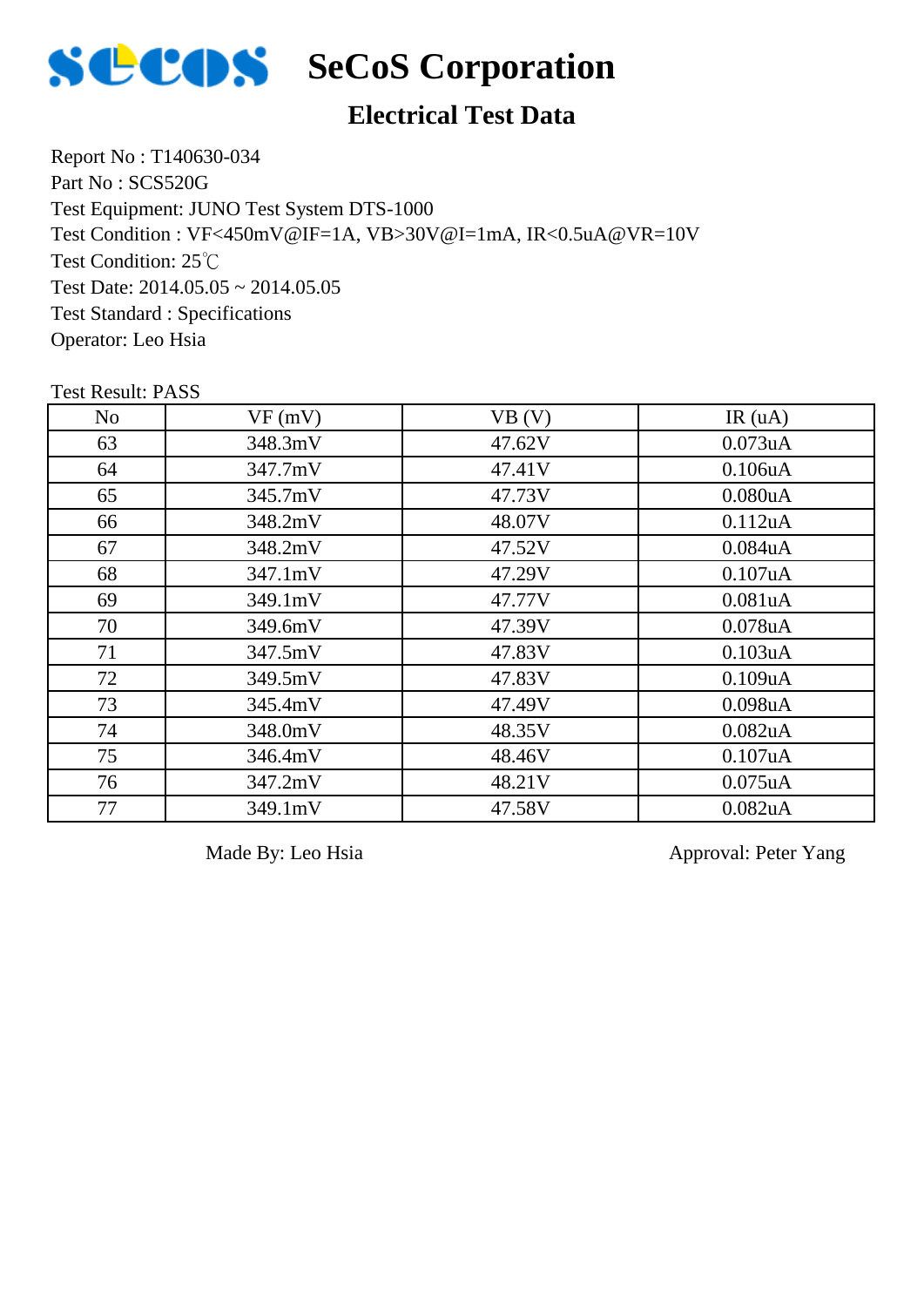

### **High Temperature Reverse Bias Test Data**

Report No : T140630-034 Part No : SCS520G Test Equipment: JUNO Test System DTS-1000 Test Condition:  $100 \pm 5^{\circ}$ C,  $100\%$  VR, T = 1000 hrs Test Date: 2014.05.05 ~ 2014.06.15 Test Standard : JESD22 STANDARD Method-A108 Operator: Leo Hsia Test Condition : VF<450mV@IF=1A, VB>30V@I=1mA, IR<0.5uA@VR=10V

|                |         | <b>Before</b> |                      |         | After  |               |
|----------------|---------|---------------|----------------------|---------|--------|---------------|
| N <sub>o</sub> | VF(mV)  | VB (V)        | IR(uA)               | VF(mV)  | VB (V) | IR $(uA)$     |
| 1              | 347.1mV | 47.73V        | $0.073$ uA           | 346.9mV | 47.43V | 0.100uA       |
| $\overline{2}$ | 350.3mV | 48.31V        | 0.104uA              | 347.8mV | 48.41V | 0.100uA       |
| 3              | 348.0mV | 47.76V        | $0.108$ u $A$        | 345.1mV | 47.25V | 0.090uA       |
| $\overline{4}$ | 348.0mV | 47.40V        | 0.115uA              | 347.9mV | 47.25V | $0.085$ uA    |
| 5              | 348.0mV | 47.96V        | $0.095$ uA           | 350.2mV | 47.53V | 0.107uA       |
| 6              | 347.9mV | 48.39V        | 0.104uA              | 346.2mV | 48.08V | 0.111uA       |
| 7              | 349.9mV | 48.15V        | $0.085$ uA           | 347.5mV | 48.37V | 0.096uA       |
| 8              | 349.7mV | 46.95V        | 0.073uA              | 347.7mV | 48.15V | 0.114uA       |
| 9              | 346.4mV | 46.97V        | 0.073uA              | 350.3mV | 47.32V | 0.084uA       |
| 10             | 346.8mV | 47.56V        | $0.074$ u $A$        | 345.4mV | 47.19V | $0.092$ uA    |
| 11             | 349.6mV | 48.07V        | 0.081uA              | 348.6mV | 47.37V | 0.096uA       |
| 12             | 349.1mV | 48.32V        | 0.073uA              | 345.8mV | 48.41V | 0.080uA       |
| 13             | 348.8mV | 47.44V        | $0.105$ uA           | 349.7mV | 47.64V | $0.075$ uA    |
| 14             | 350.1mV | 47.19V        | 0.086uA              | 350.3mV | 47.73V | 0.073uA       |
| 15             | 349.3mV | 48.15V        | 0.096uA              | 347.0mV | 47.95V | $0.107$ uA    |
| 16             | 347.0mV | 48.02V        | $0.094$ u $A$        | 345.9mV | 47.29V | 0.093uA       |
| 17             | 347.6mV | 47.45V        | $0.075$ uA           | 345.5mV | 47.65V | 0.086uA       |
| 18             | 348.4mV | 47.99V        | 0.084uA              | 346.3mV | 48.16V | 0.094uA       |
| 19             | 347.5mV | 47.31V        | 0.109uA              | 349.9mV | 48.51V | $0.088$ u $A$ |
| 20             | 347.4mV | 48.19V        | 0.091uA              | 350.2mV | 47.56V | 0.106uA       |
| 21             | 345.5mV | 47.15V        | 0.081uA              | 347.5mV | 47.88V | $0.094$ u $A$ |
| 22             | 349.2mV | 47.21V        | 0.104uA              | 350.1mV | 47.91V | $0.076$ u $A$ |
| 23             | 346.8mV | 47.47V        | 0.106uA              | 346.0mV | 47.62V | 0.110uA       |
| 24             | 348.9mV | 48.38V        | $0.075$ uA           | 345.5mV | 47.26V | 0.087uA       |
| 25             | 346.0mV | 48.39V        | 0.082uA              | 350.2mV | 47.53V | $0.105$ u $A$ |
| 26             | 347.1mV | 48.46V        | 0.076 <sub>u</sub> A | 346.9mV | 48.22V | 0.104uA       |
| 27             | 348.4mV | 46.92V        | 0.083 <sub>u</sub> A | 345.6mV | 47.20V | 0.111uA       |
| 28             | 350.1mV | 48.45V        | 0.113uA              | 349.2mV | 48.18V | 0.097uA       |
| 29             | 345.8mV | 47.07V        | $0.084$ u $A$        | 346.3mV | 47.32V | $0.075$ uA    |
| 30             | 348.2mV | 47.59V        | 0.077uA              | 346.7mV | 47.41V | $0.094$ u $A$ |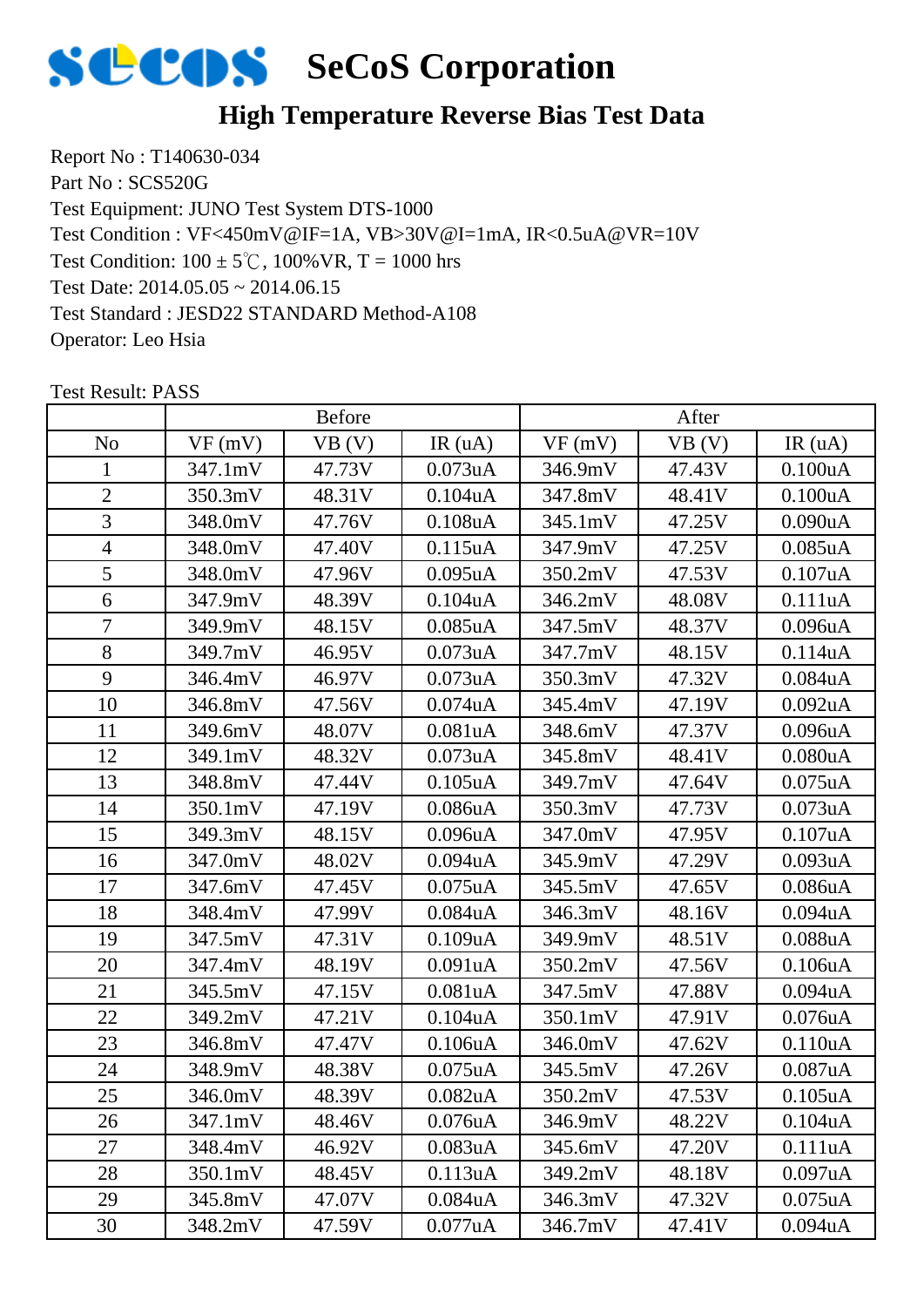

### **High Temperature Reverse Bias Test Data**

Report No : T140630-034 Part No : SCS520G Test Equipment: JUNO Test System DTS-1000 Test Condition:  $100 \pm 5^{\circ}$ C,  $100\%$  VR, T = 1000 hrs Test Date: 2014.05.05 ~ 2014.06.15 Test Standard : JESD22 STANDARD Method-A108 Operator: Leo Hsia Test Condition : VF<450mV@IF=1A, VB>30V@I=1mA, IR<0.5uA@VR=10V

|                | <b>Before</b> |        |               | After   |        |                      |
|----------------|---------------|--------|---------------|---------|--------|----------------------|
| N <sub>o</sub> | VF(mV)        | VB (V) | IR(uA)        | VF(mV)  | VB (V) | IR(uA)               |
| 31             | 349.3mV       | 47.22V | 0.090uA       | 348.7mV | 47.72V | $0.079$ u $A$        |
| 32             | 346.8mV       | 46.97V | $0.074$ u $A$ | 345.1mV | 47.57V | 0.103uA              |
| 33             | 347.1mV       | 47.31V | 0.114uA       | 348.5mV | 48.27V | 0.115uA              |
| 34             | 346.1mV       | 47.92V | $0.115$ uA    | 346.1mV | 47.53V | 0.100uA              |
| 35             | 349.8mV       | 47.42V | 0.079uA       | 348.8mV | 47.83V | 0.113uA              |
| 36             | 350.0mV       | 47.92V | 0.096uA       | 349.4mV | 47.67V | $0.088$ u $A$        |
| 37             | 349.8mV       | 47.71V | 0.086uA       | 349.4mV | 48.07V | 0.108uA              |
| 38             | 347.5mV       | 47.18V | 0.090uA       | 348.3mV | 47.97V | 0.110uA              |
| 39             | 345.2mV       | 47.89V | 0.108uA       | 348.9mV | 47.61V | 0.096uA              |
| 40             | 345.4mV       | 47.44V | 0.084uA       | 346.9mV | 47.15V | 0.099uA              |
| 41             | 348.2mV       | 47.01V | $0.092$ uA    | 345.6mV | 47.74V | 0.110uA              |
| 42             | 346.6mV       | 47.41V | 0.102uA       | 349.3mV | 47.75V | 0.080uA              |
| 43             | 345.6mV       | 46.95V | 0.110uA       | 348.9mV | 48.46V | $0.074$ u $A$        |
| 44             | 348.4mV       | 47.42V | 0.113uA       | 346.2mV | 47.79V | 0.076uA              |
| 45             | 345.3mV       | 47.05V | 0.101uA       | 349.9mV | 47.21V | 0.101uA              |
| 46             | 345.8mV       | 48.36V | 0.111uA       | 345.2mV | 47.87V | 0.087uA              |
| 47             | 348.6mV       | 48.23V | $0.076$ u $A$ | 349.3mV | 47.27V | $0.088$ u $A$        |
| 48             | 345.9mV       | 48.15V | 0.080uA       | 347.0mV | 47.56V | 0.084uA              |
| 49             | 347.5mV       | 47.78V | 0.079uA       | 346.8mV | 47.09V | $0.072$ uA           |
| 50             | 347.0mV       | 48.12V | 0.089uA       | 345.8mV | 47.83V | 0.086uA              |
| 51             | 345.3mV       | 48.36V | 0.112uA       | 348.7mV | 47.57V | 0.081uA              |
| 52             | 345.7mV       | 47.24V | 0.091uA       | 348.5mV | 47.95V | 0.083uA              |
| 53             | 348.7mV       | 47.47V | 0.083uA       | 346.4mV | 47.17V | 0.094uA              |
| 54             | 347.4mV       | 47.64V | 0.083uA       | 349.9mV | 47.75V | $0.085$ uA           |
| 55             | 348.5mV       | 46.97V | $0.092$ uA    | 347.2mV | 47.37V | 0.097uA              |
| 56             | 349.0mV       | 48.50V | 0.108uA       | 349.5mV | 47.50V | 0.085 <sub>u</sub> A |
| 57             | 346.8mV       | 47.91V | $0.105$ uA    | 348.7mV | 47.98V | $0.088$ u $A$        |
| 58             | 345.2mV       | 48.11V | 0.102uA       | 349.3mV | 48.37V | 0.106uA              |
| 59             | 346.0mV       | 48.33V | 0.090uA       | 350.1mV | 48.53V | 0.081uA              |
| 60             | 350.3mV       | 47.04V | 0.090uA       | 346.5mV | 48.42V | 0.086uA              |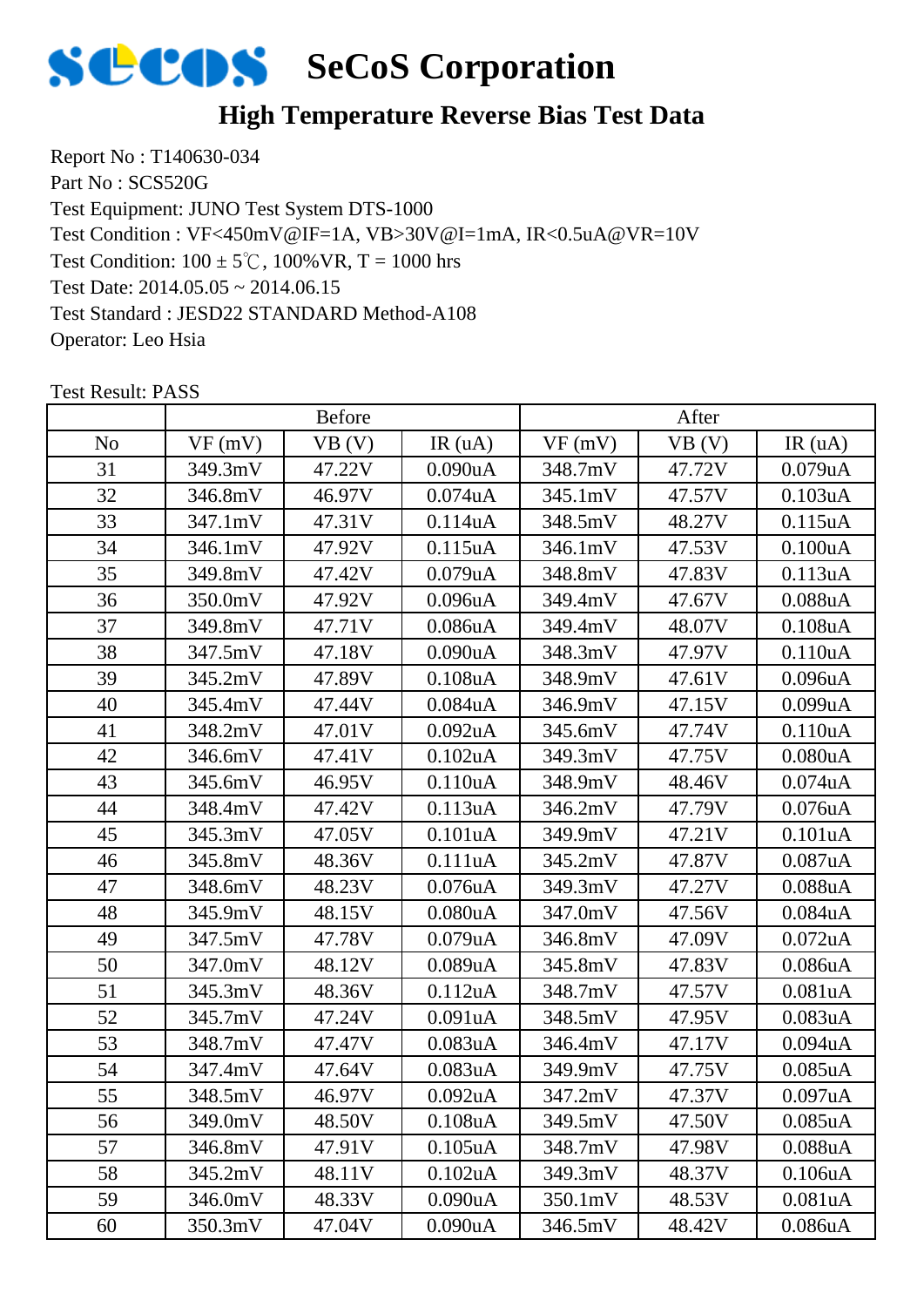

#### **High Temperature Reverse Bias Test Data**

Report No : T140630-034 Part No : SCS520G Test Equipment: JUNO Test System DTS-1000 Test Condition:  $100 \pm 5^{\circ}$ C,  $100\%$  VR, T = 1000 hrs Test Date: 2014.05.05 ~ 2014.06.15 Test Standard : JESD22 STANDARD Method-A108 Operator: Leo Hsia Test Condition : VF<450mV@IF=1A, VB>30V@I=1mA, IR<0.5uA@VR=10V

No |  $VF(mV)$  |  $VB(V)$  | IR (uA) |  $VF(mV)$  |  $VB(V)$  | IR (uA) Before After 61 349.0mV 47.66V 0.077uA 347.1mV 47.78V 0.101uA 62 | 348.8mV | 47.14V | 0.111uA | 349.6mV | 47.08V | 0.078uA 63 346.0mV 47.77V 0.092uA 347.1mV 48.11V 0.087uA 64 346.5mV 47.31V 0.077uA 345.8mV 47.39V 0.076uA 65 346.9mV 47.35V 0.089uA 345.8mV 47.05V 0.078uA 66 346.8mV 47.37V 0.113uA 349.8mV 47.13V 0.084uA 67 | 349.2mV | 47.58V | 0.106uA | 348.1mV | 48.36V | 0.106uA 68 347.2mV 48.33V 0.106uA 345.9mV 48.37V 0.090uA 69 346.0mV 46.92V 0.079uA 348.8mV 47.48V 0.090uA 70 | 347.6mV | 47.78V | 0.104uA | 348.3mV | 47.62V | 0.084uA 71 | 345.6mV | 47.08V | 0.107uA | 345.4mV | 47.78V | 0.111uA 72 346.7mV 47.42V 0.114uA 349.4mV 47.42V 0.094uA 73 349.0mV 47.13V 0.096uA 347.0mV 47.51V 0.107uA 74 | 345.4mV | 47.54V | 0.115uA | 348.2mV | 46.99V | 0.103uA 75 349.8mV 47.78V 0.108uA 346.9mV 47.27V 0.082uA 76 350.2mV 47.99V 0.088uA 345.7mV 46.94V 0.079uA 77 349.2mV 47.00V 0.093uA 347.3mV 47.07V 0.102uA

Test Result: PASS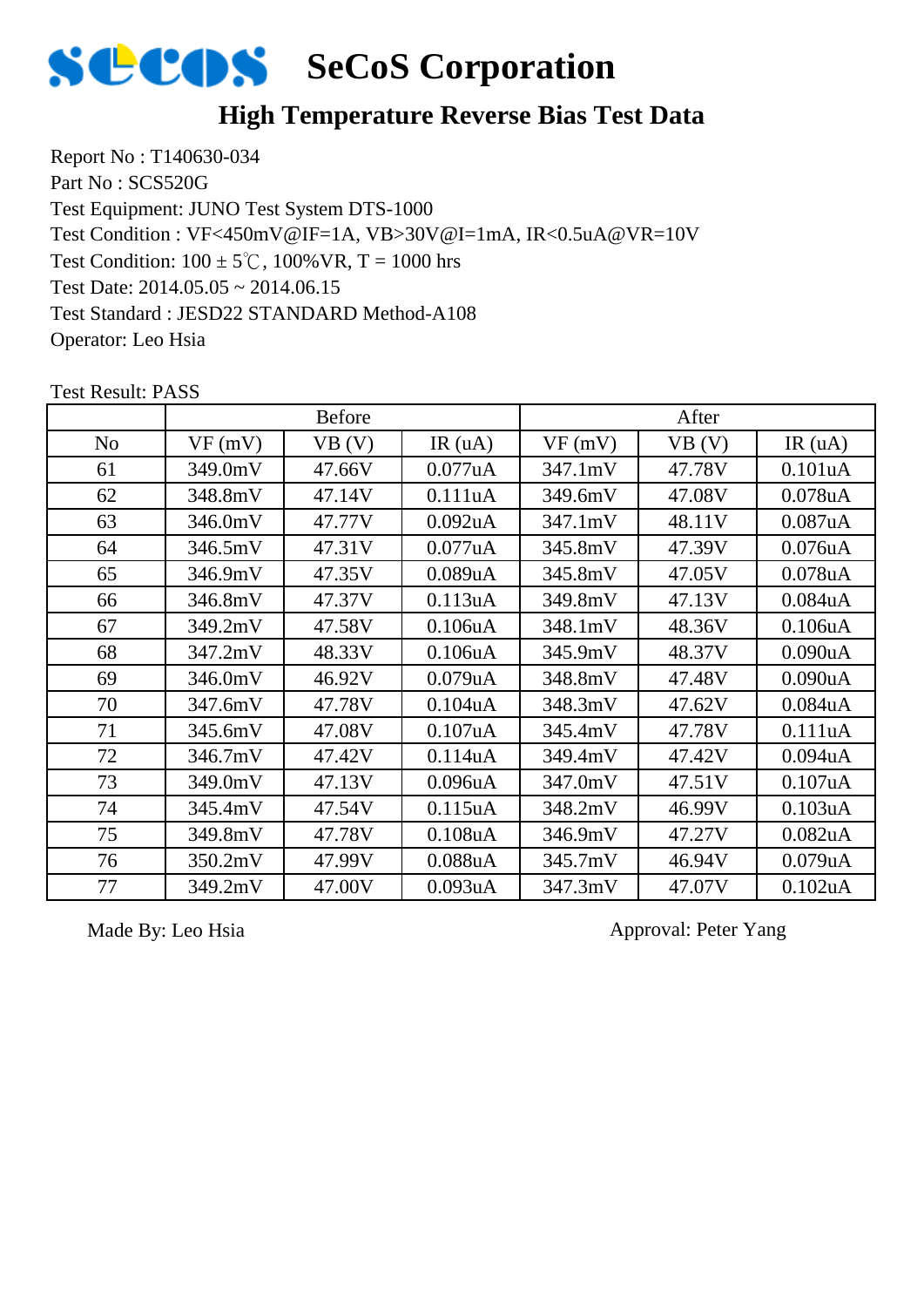

### **High Temperature Storage Life Test Data**

Report No : T140630-034 Part No : SCS520G Test Equipment: JUNO Test System DTS-1000 Test Condition: 150℃, 1000Hrs Test Date: 2014.05.05 ~ 2014.06.15 Test Standard : JESD22 STANDARD Method-A103 Operator: Leo Hsia Test Condition : VF<450mV@IF=1A, VB>30V@I=1mA, IR<0.5uA@VR=10V

|                |         | <b>Before</b> |                      |         | After  |                      |
|----------------|---------|---------------|----------------------|---------|--------|----------------------|
| N <sub>o</sub> | VF(mV)  | VB (V)        | IR(uA)               | VF(mV)  | VB (V) | IR $(uA)$            |
| 1              | 350.2mV | 47.52V        | $0.084$ u $A$        | 349.8mV | 48.30V | $0.094$ u $A$        |
| $\overline{2}$ | 348.5mV | 47.43V        | 0.093uA              | 349.8mV | 46.99V | $0.084$ u $A$        |
| 3              | 346.2mV | 48.38V        | 0.097uA              | 348.6mV | 47.28V | 0.112uA              |
| $\overline{4}$ | 348.0mV | 46.91V        | $0.092$ uA           | 346.4mV | 48.24V | 0.109uA              |
| 5              | 349.4mV | 47.51V        | 0.091uA              | 349.9mV | 48.23V | 0.080uA              |
| 6              | 350.2mV | 47.62V        | 0.089uA              | 347.4mV | 48.11V | 0.108uA              |
| 7              | 345.5mV | 48.31V        | 0.088uA              | 348.4mV | 47.23V | 0.100uA              |
| 8              | 348.8mV | 47.98V        | 0.110 <sub>u</sub> A | 349.3mV | 46.97V | 0.094uA              |
| 9              | 346.8mV | 47.69V        | $0.105$ uA           | 347.5mV | 47.31V | 0.084uA              |
| 10             | 347.4mV | 47.75V        | 0.079uA              | 348.9mV | 47.17V | 0.082uA              |
| 11             | 348.5mV | 48.21V        | $0.075$ uA           | 348.7mV | 47.22V | 0.115uA              |
| 12             | 348.4mV | 46.95V        | 0.109uA              | 350.0mV | 48.39V | 0.097uA              |
| 13             | 346.1mV | 47.12V        | 0.073uA              | 346.2mV | 47.77V | 0.092uA              |
| 14             | 349.5mV | 47.95V        | 0.088uA              | 346.3mV | 47.30V | 0.109uA              |
| 15             | 349.5mV | 47.79V        | 0.096uA              | 348.2mV | 47.16V | 0.088uA              |
| 16             | 348.5mV | 47.21V        | 0.114uA              | 346.6mV | 47.68V | 0.090uA              |
| 17             | 346.3mV | 47.69V        | 0.114uA              | 346.8mV | 48.03V | 0.106uA              |
| 18             | 345.8mV | 48.35V        | 0.099uA              | 345.4mV | 47.11V | 0.086uA              |
| 19             | 348.3mV | 48.08V        | 0.086uA              | 345.8mV | 48.29V | 0.079uA              |
| 20             | 349.1mV | 47.35V        | 0.093uA              | 345.8mV | 47.56V | 0.080uA              |
| 21             | 346.5mV | 47.80V        | 0.079uA              | 349.9mV | 47.10V | 0.081uA              |
| 22             | 349.5mV | 47.70V        | $0.078$ u $A$        | 349.4mV | 47.82V | $0.102$ uA           |
| 23             | 345.2mV | 48.14V        | 0.073uA              | 347.1mV | 47.54V | 0.097uA              |
| 24             | 345.8mV | 47.77V        | 0.089uA              | 345.3mV | 47.46V | $0.105$ uA           |
| 25             | 349.3mV | 48.23V        | $0.075$ uA           | 349.3mV | 47.13V | 0.079uA              |
| 26             | 346.9mV | 47.71V        | 0.087uA              | 345.7mV | 48.28V | 0.084 <sub>u</sub> A |
| 27             | 349.1mV | 48.31V        | 0.083uA              | 346.9mV | 47.43V | 0.089uA              |
| 28             | 348.5mV | 48.16V        | 0.074 <sub>u</sub> A | 345.6mV | 48.37V | 0.079uA              |
| 29             | 349.9mV | 48.52V        | 0.080 <sub>u</sub> A | 348.6mV | 47.33V | $0.075$ uA           |
| 30             | 348.3mV | 48.06V        | 0.099uA              | 349.7mV | 48.38V | 0.115uA              |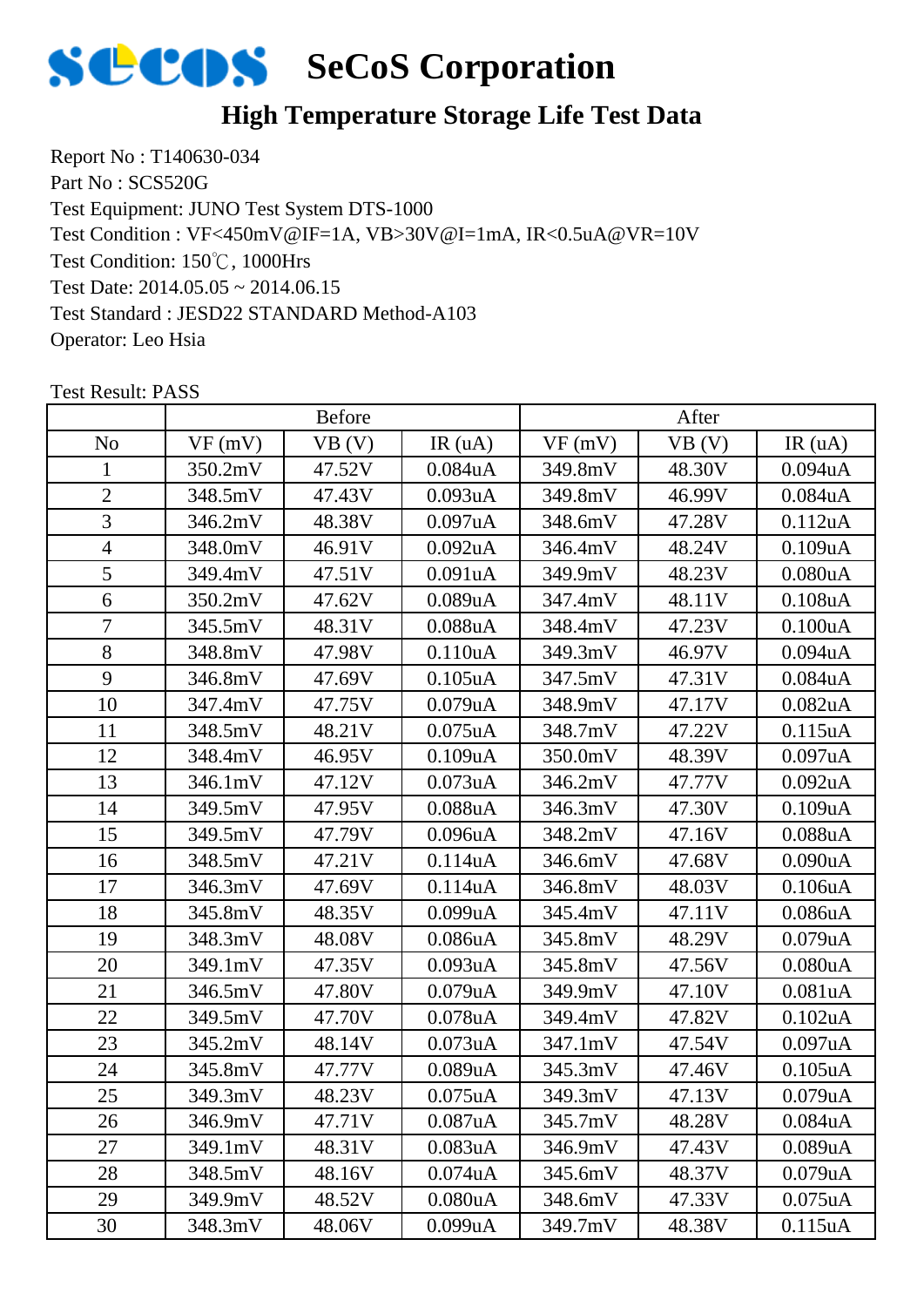

### **High Temperature Storage Life Test Data**

Report No : T140630-034 Part No : SCS520G Test Equipment: JUNO Test System DTS-1000 Test Condition: 150℃, 1000Hrs Test Date: 2014.05.05 ~ 2014.06.15 Test Standard : JESD22 STANDARD Method-A103 Operator: Leo Hsia Test Condition : VF<450mV@IF=1A, VB>30V@I=1mA, IR<0.5uA@VR=10V

|                |         | <b>Before</b> |                      |         | After  |                      |
|----------------|---------|---------------|----------------------|---------|--------|----------------------|
| N <sub>o</sub> | VF(mV)  | VB (V)        | IR(uA)               | VF(mV)  | VB(V)  | IR(uA)               |
| 31             | 348.6mV | 46.97V        | $0.112$ uA           | 348.5mV | 47.21V | $0.082$ uA           |
| 32             | 350.2mV | 47.73V        | 0.104uA              | 345.4mV | 47.57V | 0.103uA              |
| 33             | 346.7mV | 48.33V        | 0.106uA              | 347.2mV | 47.82V | 0.082 <sub>u</sub> A |
| 34             | 346.7mV | 48.34V        | 0.115uA              | 347.6mV | 47.36V | 0.113uA              |
| 35             | 348.9mV | 47.88V        | 0.089uA              | 345.6mV | 48.14V | $0.075$ uA           |
| 36             | 348.8mV | 47.10V        | 0.091uA              | 345.8mV | 47.67V | 0.113uA              |
| 37             | 347.2mV | 47.78V        | 0.103uA              | 349.5mV | 46.92V | 0.093uA              |
| 38             | 349.2mV | 47.31V        | 0.090uA              | 350.3mV | 48.19V | 0.080uA              |
| 39             | 345.7mV | 47.22V        | $0.108$ u $A$        | 346.9mV | 47.03V | $0.095$ uA           |
| 40             | 349.6mV | 48.31V        | 0.101uA              | 345.4mV | 48.40V | 0.102uA              |
| 41             | 345.9mV | 47.35V        | 0.106uA              | 347.2mV | 47.82V | 0.076uA              |
| 42             | 349.4mV | 47.36V        | $0.094$ u $A$        | 348.6mV | 47.58V | 0.083uA              |
| 43             | 348.5mV | 46.90V        | 0.087uA              | 345.2mV | 47.62V | 0.079uA              |
| 44             | 345.4mV | 47.14V        | 0.113uA              | 349.1mV | 47.75V | 0.102uA              |
| 45             | 345.5mV | 46.92V        | 0.090uA              | 345.3mV | 48.21V | 0.100uA              |
| 46             | 349.8mV | 47.35V        | 0.096uA              | 350.1mV | 47.81V | 0.087uA              |
| 47             | 347.9mV | 47.45V        | 0.106uA              | 349.9mV | 48.02V | 0.097uA              |
| 48             | 345.1mV | 47.98V        | 0.090uA              | 345.4mV | 47.72V | 0.081uA              |
| 49             | 350.3mV | 47.16V        | 0.096uA              | 346.7mV | 46.96V | 0.114uA              |
| 50             | 345.6mV | 48.26V        | 0.110uA              | 350.2mV | 48.43V | 0.100uA              |
| 51             | 347.3mV | 48.09V        | 0.109uA              | 347.0mV | 48.52V | 0.099uA              |
| 52             | 349.6mV | 47.24V        | $0.102$ uA           | 348.0mV | 47.95V | 0.106uA              |
| 53             | 346.9mV | 47.59V        | 0.112uA              | 350.4mV | 47.27V | $0.075$ uA           |
| 54             | 346.8mV | 47.81V        | 0.109uA              | 349.3mV | 46.92V | 0.094uA              |
| 55             | 345.3mV | 47.17V        | 0.074 <sub>u</sub> A | 347.9mV | 48.28V | 0.086uA              |
| 56             | 346.0mV | 47.73V        | 0.078 <sub>u</sub> A | 347.1mV | 48.27V | 0.073 <sub>u</sub> A |
| 57             | 346.9mV | 48.22V        | 0.076 <sub>u</sub> A | 345.5mV | 48.14V | 0.111uA              |
| 58             | 349.1mV | 48.17V        | 0.109uA              | 345.4mV | 46.98V | 0.098uA              |
| 59             | 348.0mV | 47.29V        | 0.111uA              | 347.9mV | 48.26V | 0.104uA              |
| 60             | 349.7mV | 47.24V        | $0.086$ u $A$        | 345.9mV | 48.00V | 0.080 <sub>u</sub> A |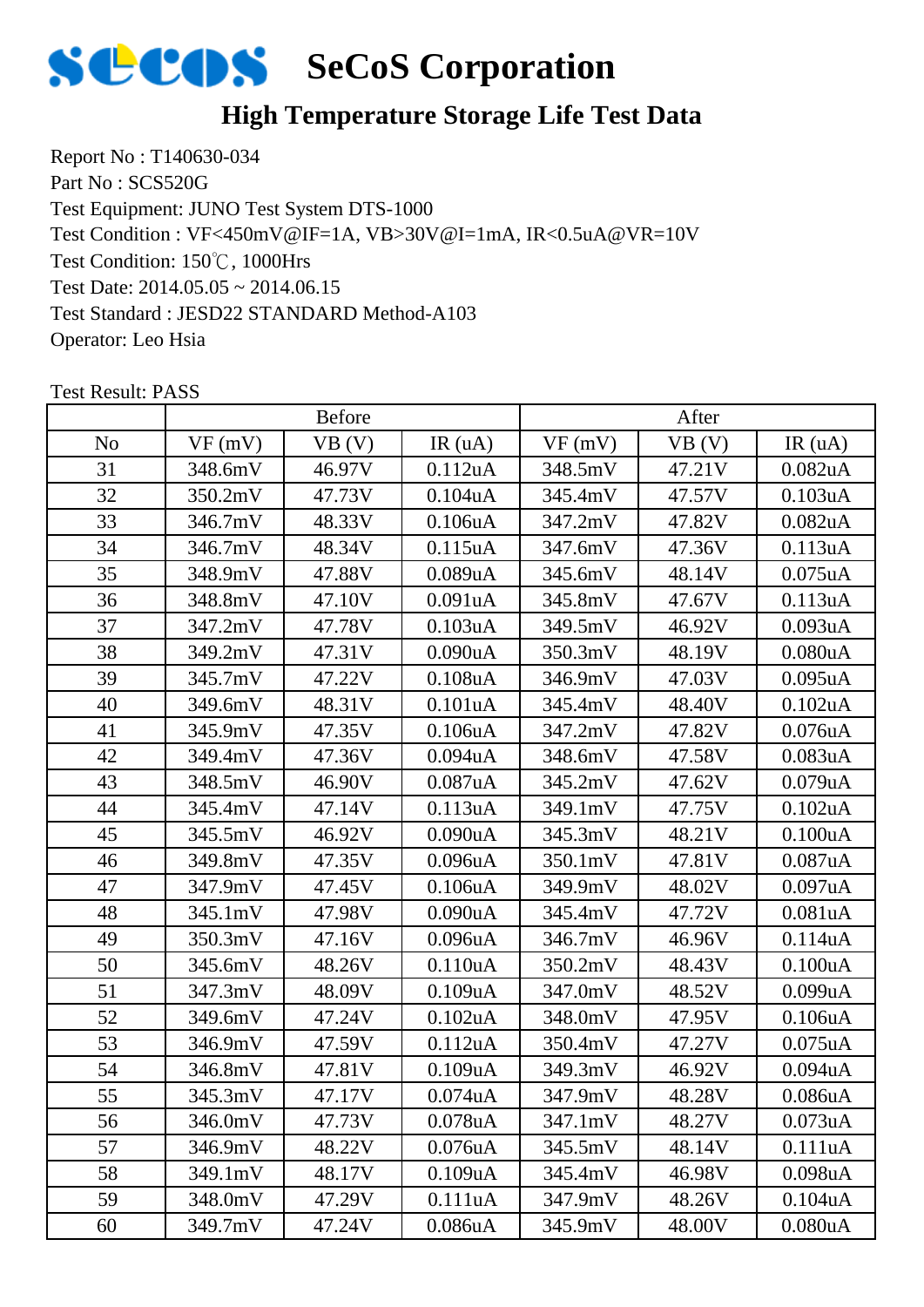

#### **High Temperature Storage Life Test Data**

Report No : T140630-034 Part No : SCS520G Test Equipment: JUNO Test System DTS-1000 Test Condition: 150℃, 1000Hrs Test Date: 2014.05.05 ~ 2014.06.15 Test Standard : JESD22 STANDARD Method-A103 Operator: Leo Hsia Test Condition : VF<450mV@IF=1A, VB>30V@I=1mA, IR<0.5uA@VR=10V

|                |         | <b>Before</b> |                      |         | After  |                      |
|----------------|---------|---------------|----------------------|---------|--------|----------------------|
| N <sub>o</sub> | VF(mV)  | VB (V)        | IR(uA)               | VF(mV)  | VB (V) | IR(uA)               |
| 61             | 345.4mV | 48.30V        | $0.072$ uA           | 346.3mV | 47.07V | $0.105$ uA           |
| 62             | 345.9mV | 48.18V        | 0.113uA              | 346.6mV | 48.39V | 0.080uA              |
| 63             | 348.4mV | 47.40V        | 0.110 <sub>u</sub> A | 345.9mV | 48.00V | $0.072$ uA           |
| 64             | 348.8mV | 47.38V        | 0.115 <sub>u</sub> A | 349.4mV | 48.27V | $0.072$ uA           |
| 65             | 348.9mV | 48.40V        | 0.109uA              | 347.9mV | 47.20V | $0.105$ uA           |
| 66             | 345.5mV | 47.88V        | 0.093uA              | 348.8mV | 46.98V | $0.075$ uA           |
| 67             | 345.5mV | 47.09V        | 0.100 <sub>u</sub> A | 345.2mV | 48.10V | 0.082uA              |
| 68             | 345.9mV | 48.21V        | $0.078$ u $A$        | 348.5mV | 47.62V | 0.109uA              |
| 69             | 349.4mV | 46.93V        | 0.102uA              | 348.3mV | 48.20V | 0.101uA              |
| 70             | 345.4mV | 47.79V        | 0.087uA              | 347.0mV | 48.15V | 0.110uA              |
| 71             | 348.4mV | 47.59V        | 0.079uA              | 345.5mV | 47.87V | 0.096 <sub>u</sub> A |
| 72             | 345.7mV | 47.41V        | $0.072$ uA           | 350.3mV | 47.22V | 0.106uA              |
| 73             | 345.9mV | 48.46V        | $0.085$ uA           | 349.6mV | 47.40V | 0.097uA              |
| 74             | 346.1mV | 47.03V        | 0.087uA              | 347.7mV | 47.95V | 0.087uA              |
| 75             | 348.6mV | 48.06V        | 0.103uA              | 349.3mV | 48.51V | 0.104uA              |
| 76             | 347.0mV | 48.47V        | 0.108uA              | 348.6mV | 47.94V | 0.096 <sub>u</sub> A |
| 77             | 349.5mV | 47.20V        | 0.100uA              | 348.4mV | 48.35V | 0.093uA              |

Test Result: PASS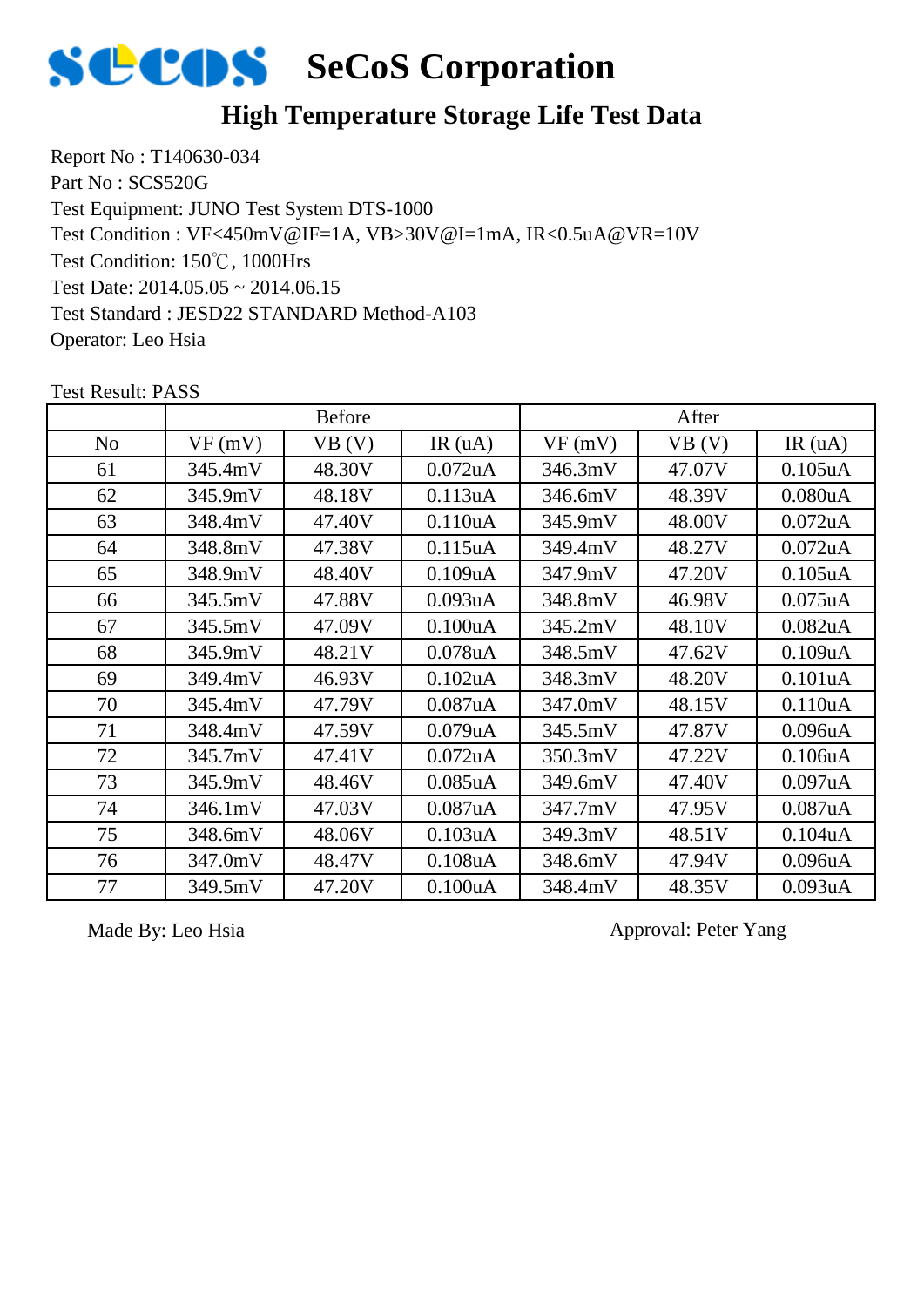

#### **Pressure Cooker Test Data**

Report No : T140630-034 Part No : SCS520G Test Equipment: JUNO Test System DTS-1000 Test Condition: 121℃, 100%RH, 29.7PSIG, 168Hrs Test Date: 2014.05.05 ~ 2014.05.11 Test Standard : JESD22 STANDARD Method-A102 Operator: Leo Hsia Test Condition : VF<450mV@IF=1A, VB>30V@I=1mA, IR<0.5uA@VR=10V

|                |         | <b>Before</b> |            |         | After  |                      |
|----------------|---------|---------------|------------|---------|--------|----------------------|
| N <sub>o</sub> | VF(mV)  | VB(V)         | IR(uA)     | VF(mV)  | VB (V) | IR $(uA)$            |
| 1              | 345.1mV | 48.22V        | 0.083uA    | 347.0mV | 47.30V | $0.094$ u $A$        |
| $\overline{2}$ | 348.4mV | 48.20V        | 0.081uA    | 345.5mV | 47.93V | 0.108uA              |
| 3              | 349.3mV | 48.04V        | $0.105$ uA | 349.2mV | 47.21V | 0.090uA              |
| $\overline{4}$ | 347.5mV | 46.98V        | $0.095$ uA | 348.8mV | 47.39V | 0.099uA              |
| 5              | 347.5mV | 48.34V        | 0.073uA    | 347.6mV | 48.12V | 0.092uA              |
| 6              | 350.3mV | 47.49V        | 0.103uA    | 350.2mV | 47.80V | 0.079uA              |
| $\overline{7}$ | 345.6mV | 47.17V        | 0.100uA    | 349.3mV | 48.17V | 0.087uA              |
| 8              | 346.4mV | 47.48V        | 0.096uA    | 350.3mV | 48.45V | 0.086uA              |
| 9              | 345.8mV | 48.14V        | $0.095$ uA | 348.4mV | 47.81V | $0.102$ uA           |
| 10             | 350.2mV | 47.79V        | $0.075$ uA | 350.3mV | 47.91V | 0.106uA              |
| 11             | 349.5mV | 47.26V        | 0.104uA    | 346.0mV | 47.50V | 0.104uA              |
| 12             | 345.8mV | 48.33V        | 0.088uA    | 346.8mV | 47.43V | 0.098uA              |
| 13             | 346.7mV | 48.21V        | $0.078$ uA | 350.2mV | 48.28V | 0.114uA              |
| 14             | 345.5mV | 47.44V        | 0.087uA    | 349.6mV | 47.17V | 0.111uA              |
| 15             | 349.4mV | 48.15V        | 0.081uA    | 347.8mV | 48.25V | 0.100uA              |
| 16             | 346.0mV | 47.54V        | 0.101uA    | 349.3mV | 47.76V | $0.092$ uA           |
| 17             | 347.2mV | 47.74V        | 0.077uA    | 347.4mV | 47.41V | 0.106uA              |
| 18             | 345.9mV | 48.41V        | 0.115uA    | 346.1mV | 47.83V | 0.083uA              |
| 19             | 345.3mV | 47.99V        | 0.108uA    | 348.8mV | 47.86V | $0.076$ u $A$        |
| 20             | 346.5mV | 47.30V        | 0.081uA    | 349.1mV | 48.11V | 0.101uA              |
| 21             | 348.9mV | 48.18V        | 0.112uA    | 345.5mV | 46.92V | 0.113uA              |
| 22             | 347.8mV | 47.72V        | 0.113uA    | 346.6mV | 48.19V | 0.110uA              |
| 23             | 348.3mV | 48.03V        | 0.103uA    | 348.8mV | 47.41V | 0.082uA              |
| 24             | 345.2mV | 47.87V        | 0.111uA    | 347.5mV | 47.19V | 0.107uA              |
| 25             | 345.9mV | 47.32V        | 0.076uA    | 348.7mV | 47.38V | 0.083uA              |
| 26             | 349.2mV | 47.06V        | 0.107uA    | 347.6mV | 47.25V | 0.101uA              |
| 27             | 345.1mV | 48.49V        | 0.107uA    | 345.2mV | 48.14V | 0.086 <sub>u</sub> A |
| 28             | 348.9mV | 48.29V        | 0.113uA    | 347.2mV | 47.71V | 0.103uA              |
| 29             | 347.4mV | 47.87V        | 0.112uA    | 347.8mV | 47.97V | 0.098uA              |
| 30             | 349.7mV | 47.62V        | 0.093uA    | 346.7mV | 47.17V | 0.101uA              |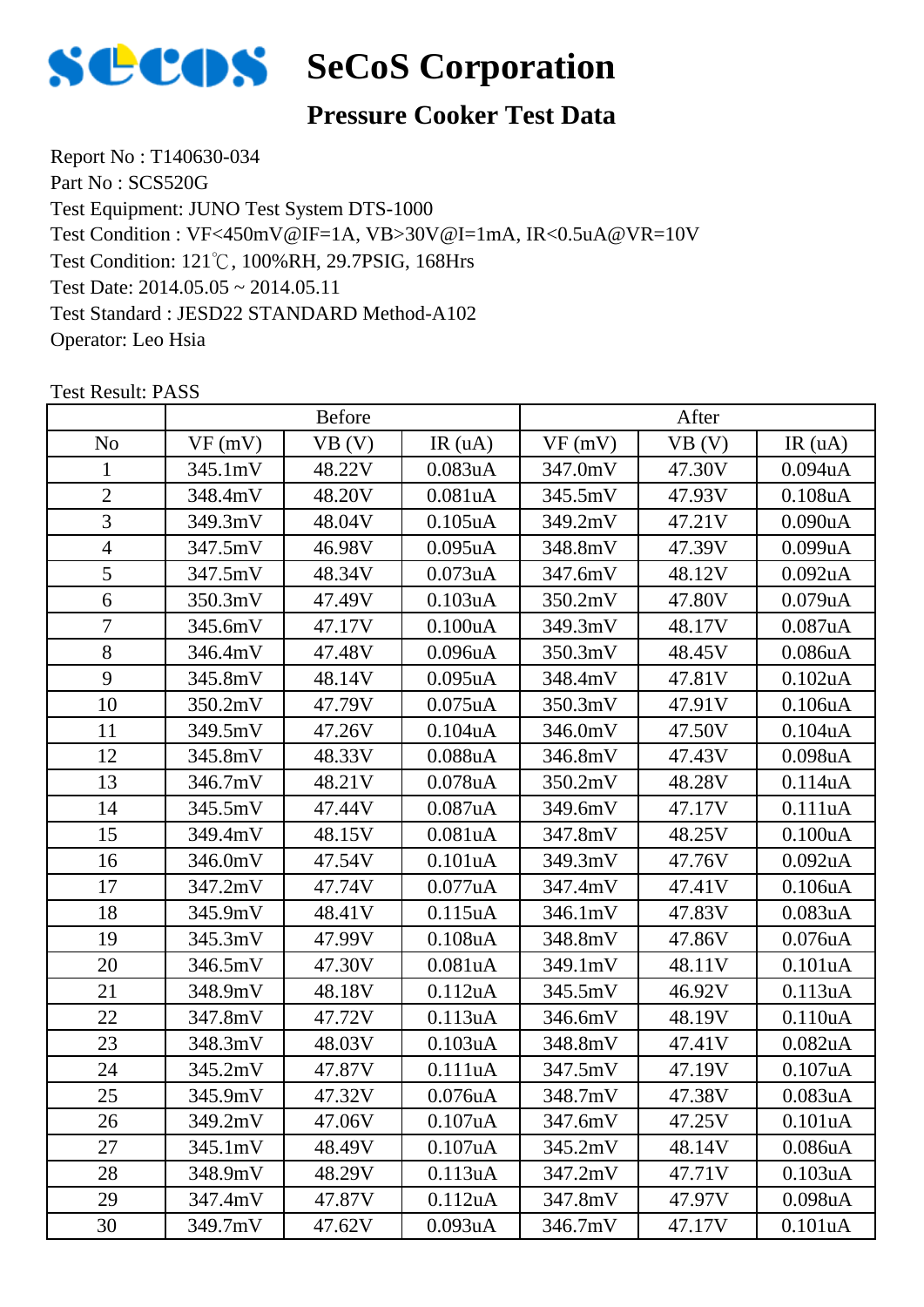

#### **Pressure Cooker Test Data**

Report No : T140630-034 Part No : SCS520G Test Equipment: JUNO Test System DTS-1000 Test Condition: 121℃, 100%RH, 29.7PSIG, 168Hrs Test Date: 2014.05.05 ~ 2014.05.11 Test Standard : JESD22 STANDARD Method-A102 Operator: Leo Hsia Test Condition : VF<450mV@IF=1A, VB>30V@I=1mA, IR<0.5uA@VR=10V

|                | <b>Before</b> |        |                      | After   |        |                      |
|----------------|---------------|--------|----------------------|---------|--------|----------------------|
| N <sub>o</sub> | VF(mV)        | VB(V)  | IR(uA)               | VF(mV)  | VB (V) | IR(uA)               |
| 31             | 347.3mV       | 47.50V | 0.098uA              | 348.6mV | 47.97V | $0.085$ uA           |
| 32             | 349.0mV       | 48.05V | $0.078$ u $A$        | 348.6mV | 47.46V | 0.084uA              |
| 33             | 346.1mV       | 47.40V | $0.092$ uA           | 346.4mV | 47.61V | 0.093uA              |
| 34             | 349.8mV       | 47.84V | $0.094$ u $A$        | 346.1mV | 48.52V | $0.074$ u $A$        |
| 35             | 348.8mV       | 47.17V | 0.080uA              | 347.7mV | 47.59V | 0.094uA              |
| 36             | 345.6mV       | 47.84V | 0.103uA              | 346.2mV | 47.88V | 0.087uA              |
| 37             | 350.3mV       | 48.20V | 0.101uA              | 350.2mV | 47.34V | $0.074$ u $A$        |
| 38             | 346.3mV       | 48.40V | 0.112uA              | 348.5mV | 47.08V | 0.087uA              |
| 39             | 348.3mV       | 47.21V | 0.093uA              | 346.8mV | 47.08V | 0.089uA              |
| 40             | 348.6mV       | 47.30V | 0.110uA              | 347.8mV | 47.79V | 0.096uA              |
| 41             | 349.9mV       | 47.66V | 0.089uA              | 345.1mV | 48.53V | 0.111uA              |
| 42             | 347.9mV       | 48.44V | 0.077uA              | 347.3mV | 47.46V | 0.093uA              |
| 43             | 345.1mV       | 47.26V | 0.079uA              | 345.5mV | 48.28V | 0.088uA              |
| 44             | 350.4mV       | 48.31V | $0.078$ u $A$        | 346.4mV | 48.10V | 0.085uA              |
| 45             | 345.2mV       | 47.20V | 0.098uA              | 346.4mV | 47.25V | 0.083uA              |
| 46             | 345.6mV       | 47.84V | 0.084uA              | 346.1mV | 46.92V | 0.099uA              |
| 47             | 349.6mV       | 47.50V | 0.086uA              | 346.9mV | 47.55V | $0.085$ uA           |
| 48             | 346.8mV       | 48.23V | $0.074$ u $A$        | 346.6mV | 48.00V | $0.085$ uA           |
| 49             | 348.7mV       | 46.91V | $0.088$ uA           | 346.1mV | 47.06V | $0.102$ u $A$        |
| 50             | 349.0mV       | 48.02V | 0.094 <sub>u</sub> A | 347.6mV | 46.97V | 0.082uA              |
| 51             | 347.4mV       | 47.08V | 0.114uA              | 349.4mV | 47.48V | 0.106uA              |
| 52             | 348.3mV       | 47.07V | 0.093uA              | 348.1mV | 47.73V | 0.077uA              |
| 53             | 345.5mV       | 47.83V | 0.112uA              | 349.0mV | 47.01V | 0.084uA              |
| 54             | 349.6mV       | 47.04V | 0.106uA              | 345.1mV | 47.07V | 0.077uA              |
| 55             | 347.1mV       | 48.22V | 0.103uA              | 350.3mV | 47.34V | 0.112uA              |
| 56             | 349.0mV       | 47.21V | 0.108 <sub>u</sub> A | 348.8mV | 47.44V | 0.098uA              |
| 57             | 346.9mV       | 48.51V | 0.100 <sub>u</sub> A | 346.7mV | 47.70V | 0.087uA              |
| 58             | 346.4mV       | 47.51V | 0.107uA              | 349.0mV | 48.14V | 0.106uA              |
| 59             | 348.1mV       | 47.57V | 0.104uA              | 348.0mV | 48.02V | 0.086 <sub>u</sub> A |
| 60             | 345.5mV       | 47.21V | 0.101uA              | 349.1mV | 48.18V | 0.104uA              |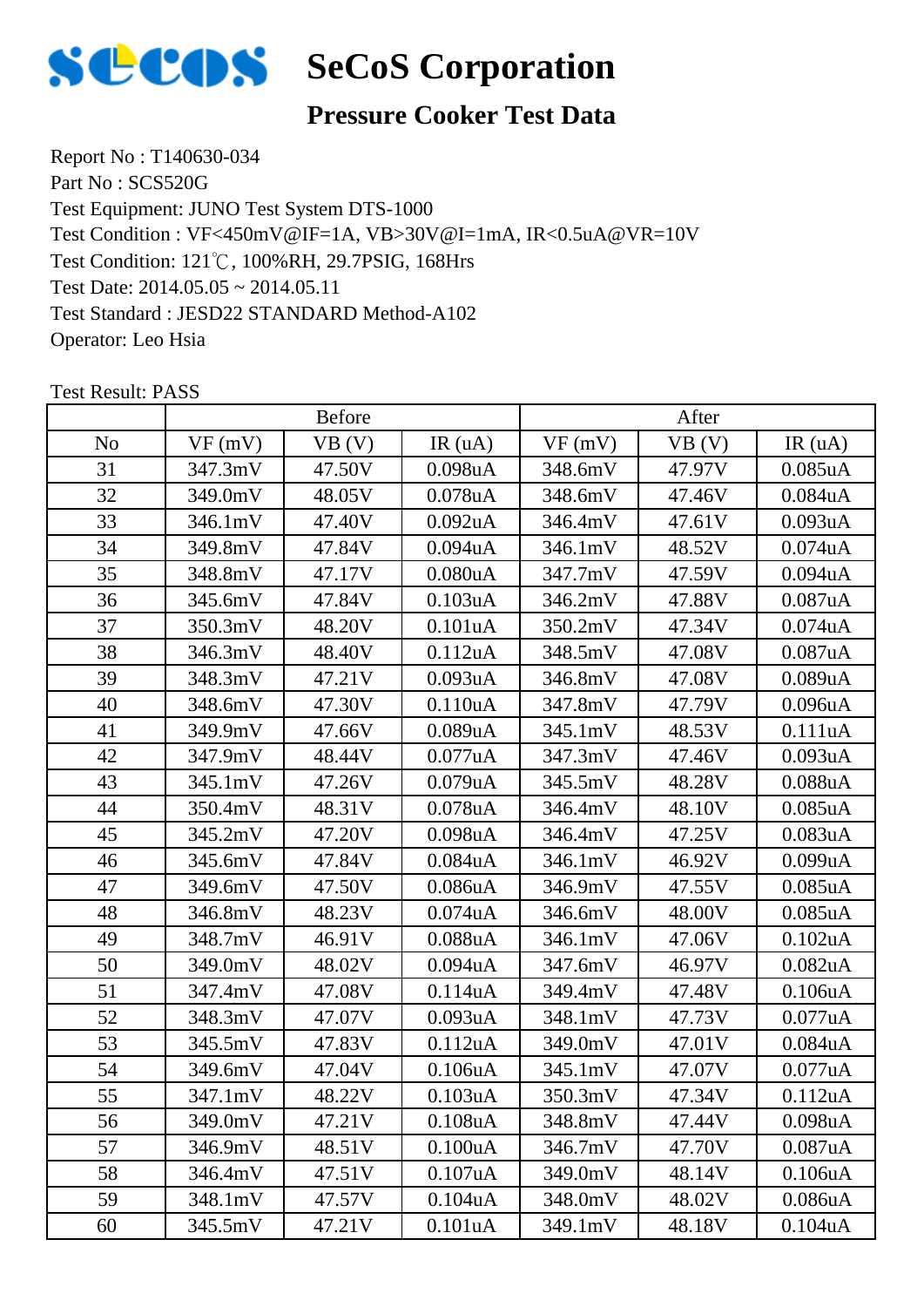

#### **Pressure Cooker Test Data**

Report No : T140630-034 Part No : SCS520G Test Equipment: JUNO Test System DTS-1000 Test Condition: 121℃, 100%RH, 29.7PSIG, 168Hrs Test Date: 2014.05.05 ~ 2014.05.11 Test Standard : JESD22 STANDARD Method-A102 Operator: Leo Hsia Test Condition : VF<450mV@IF=1A, VB>30V@I=1mA, IR<0.5uA@VR=10V

No |  $VF(mV)$  |  $VB(V)$  | IR (uA) |  $VF(mV)$  |  $VB(V)$  | IR (uA) Before After 349.5mV 47.32V 0.098uA 348.9mV 48.21V 0.097uA 62 | 345.2mV | 48.19V | 0.088uA | 347.6mV | 47.82V | 0.093uA 350.1mV 47.51V 0.082uA 349.9mV 48.46V 0.102uA 347.3mV 48.42V 0.085uA 348.2mV 47.68V 0.107uA 348.5mV 48.50V 0.074uA 345.7mV 47.35V 0.078uA 350.2mV 48.38V 0.100uA 346.9mV 48.04V 0.084uA 67 | 349.4mV | 47.30V | 0.100uA | 347.2mV | 47.95V | 0.113uA 348.9mV 47.94V 0.099uA 349.9mV 48.41V 0.092uA 347.2mV 47.99V 0.089uA 349.3mV 47.71V 0.107uA 70 | 348.6mV | 47.98V | 0.073uA | 346.6mV | 47.60V | 0.086uA 346.3mV 47.51V 0.085uA 349.1mV 48.17V 0.081uA 346.0mV 47.64V 0.073uA 349.4mV 47.31V 0.073uA 345.4mV 46.92V 0.101uA 347.2mV 47.31V 0.084uA 345.2mV 47.09V 0.114uA 345.8mV 47.69V 0.075uA 347.2mV 47.20V 0.079uA 348.5mV 47.18V 0.111uA 347.9mV 47.46V 0.112uA 349.1mV 48.09V 0.110uA 346.8mV 47.19V 0.113uA 348.5mV 48.31V 0.105uA

Test Result: PASS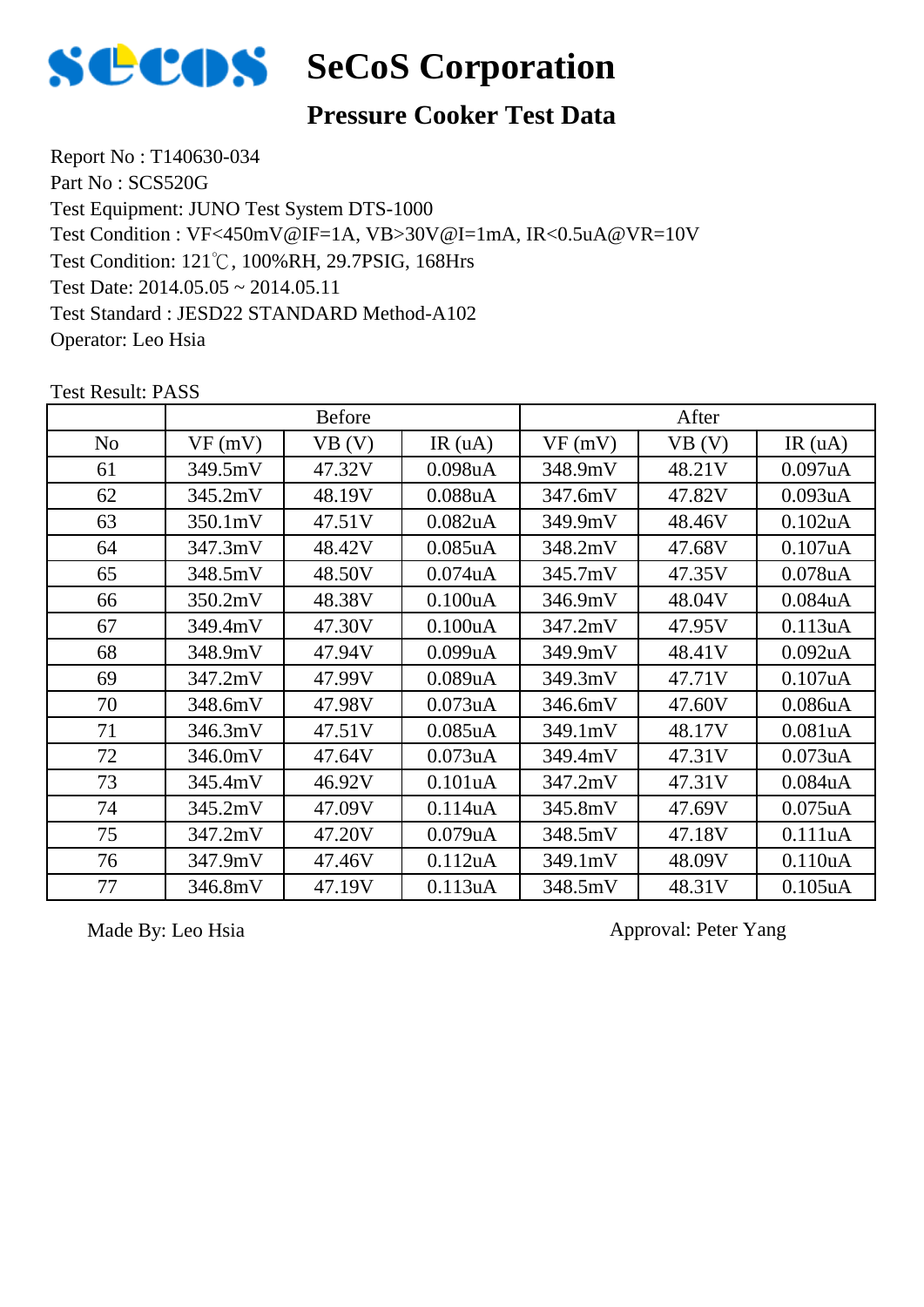

## **Temperature Cycle Test Data**

Report No : T140630-034 Part No : SCS520G Test Equipment: JUNO Test System DTS-1000 Test Condition: -55℃/30min, 150℃/30min, for1000 Cycle Test Date: 2014.05.05 ~ 2014.06.25 Test Standard : JESD22 STANDARD Method-A104 Operator: Leo Hsia Test Condition : VF<450mV@IF=1A, VB>30V@I=1mA, IR<0.5uA@VR=10V

|                | <b>Before</b> |        |                      | After   |        |                      |
|----------------|---------------|--------|----------------------|---------|--------|----------------------|
| N <sub>o</sub> | VF(mV)        | VB (V) | IR(uA)               | VF(mV)  | VB (V) | IR(uA)               |
| 1              | 349.1mV       | 47.85V | 0.083uA              | 350.1mV | 47.90V | $0.082$ uA           |
| $\overline{2}$ | 349.1mV       | 48.48V | 0.110uA              | 348.9mV | 48.03V | 0.103uA              |
| 3              | 347.9mV       | 47.88V | $0.084$ u $A$        | 347.7mV | 47.57V | 0.109uA              |
| $\overline{4}$ | 347.1mV       | 47.90V | 0.097uA              | 347.6mV | 47.69V | 0.077uA              |
| 5              | 345.5mV       | 48.46V | $0.102$ uA           | 348.5mV | 48.39V | 0.106uA              |
| 6              | 346.4mV       | 47.32V | 0.086 <sub>u</sub> A | 349.1mV | 47.41V | 0.079uA              |
| 7              | 346.6mV       | 47.27V | $0.095$ uA           | 349.1mV | 48.44V | 0.097uA              |
| 8              | 346.8mV       | 47.55V | 0.099uA              | 349.8mV | 47.50V | 0.103uA              |
| 9              | 348.5mV       | 47.35V | $0.105$ uA           | 349.7mV | 48.21V | 0.110uA              |
| 10             | 348.9mV       | 48.50V | 0.097uA              | 349.7mV | 47.21V | $0.085$ uA           |
| 11             | 348.4mV       | 48.52V | 0.073uA              | 350.3mV | 48.23V | 0.111uA              |
| 12             | 347.9mV       | 48.28V | 0.081uA              | 347.7mV | 47.00V | $0.075$ uA           |
| 13             | 346.3mV       | 47.83V | $0.102$ uA           | 348.1mV | 47.90V | 0.114uA              |
| 14             | 345.9mV       | 47.35V | 0.106uA              | 346.3mV | 47.24V | 0.090uA              |
| 15             | 349.4mV       | 47.54V | $0.085$ uA           | 348.8mV | 48.44V | 0.097uA              |
| 16             | 349.4mV       | 47.50V | 0.111uA              | 349.3mV | 48.46V | $0.105$ uA           |
| 17             | 348.5mV       | 47.97V | $0.074$ u $A$        | 349.7mV | 47.25V | 0.098uA              |
| 18             | 348.3mV       | 47.89V | 0.082 <sub>u</sub> A | 350.3mV | 48.48V | $0.105$ uA           |
| 19             | 346.6mV       | 47.76V | $0.075$ uA           | 349.8mV | 47.55V | 0.084uA              |
| 20             | 346.9mV       | 47.26V | $0.086$ u $A$        | 349.4mV | 47.42V | 0.115uA              |
| 21             | 349.2mV       | 48.12V | $0.079$ u $A$        | 346.4mV | 47.54V | $0.105$ uA           |
| 22             | 347.8mV       | 48.22V | $0.108$ u $A$        | 349.5mV | 48.41V | 0.083uA              |
| 23             | 345.7mV       | 48.33V | 0.114uA              | 345.6mV | 48.49V | 0.098uA              |
| 24             | 347.5mV       | 48.02V | $0.094$ u $A$        | 345.5mV | 48.24V | 0.081uA              |
| 25             | 350.0mV       | 47.10V | 0.109uA              | 347.2mV | 47.72V | 0.105uA              |
| 26             | 347.4mV       | 48.16V | 0.098 <sub>u</sub> A | 347.4mV | 48.11V | 0.095uA              |
| 27             | 349.0mV       | 48.08V | $0.075$ uA           | 348.1mV | 48.09V | $0.085$ uA           |
| 28             | 350.3mV       | 47.90V | 0.115uA              | 348.7mV | 46.99V | 0.096 <sub>u</sub> A |
| 29             | 350.0mV       | 47.79V | $0.088$ u $A$        | 345.6mV | 47.18V | 0.084uA              |
| 30             | 348.4mV       | 48.03V | 0.087uA              | 346.5mV | 47.70V | $0.094$ u $A$        |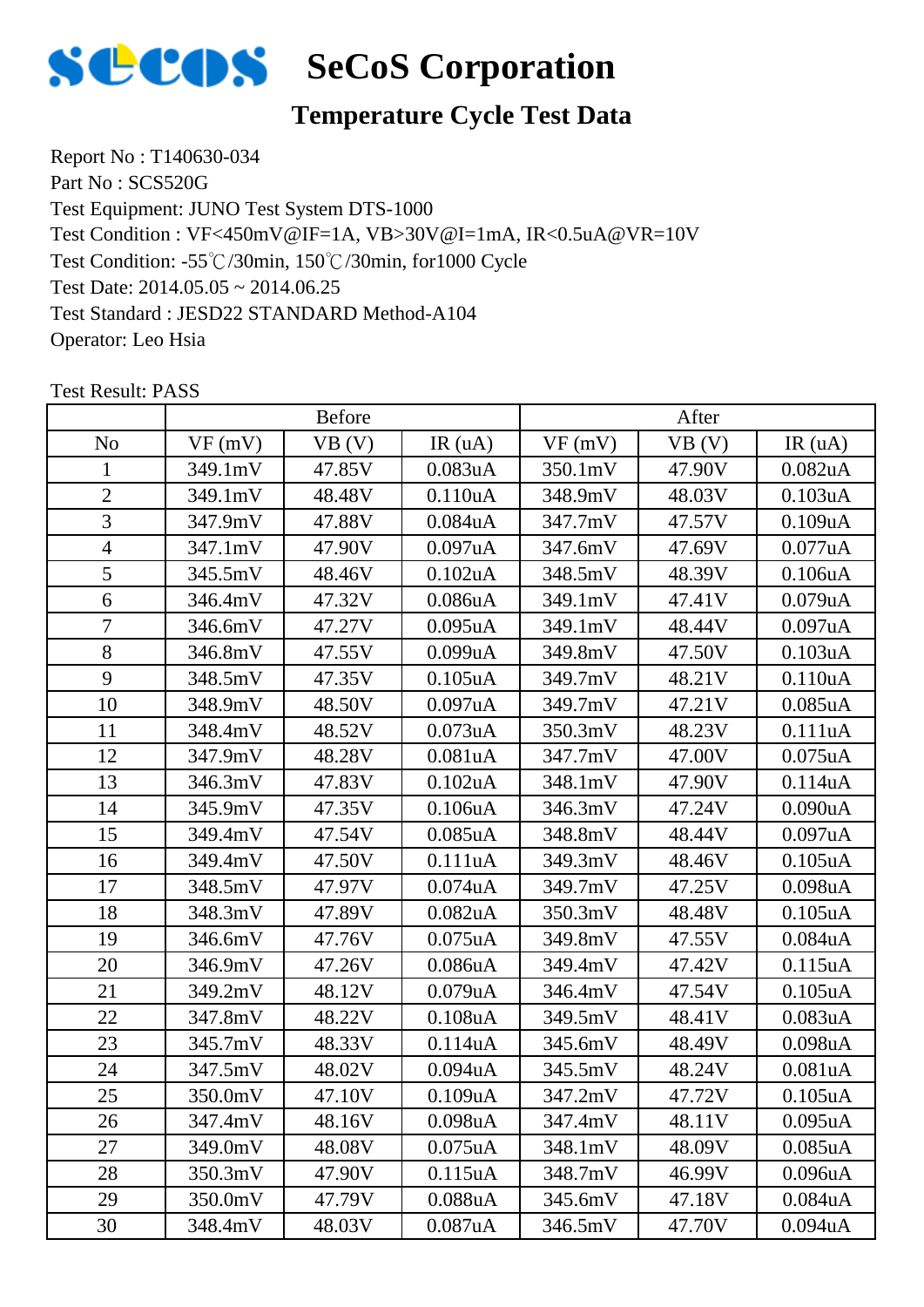

# **Temperature Cycle Test Data**

Report No : T140630-034 Part No : SCS520G Test Equipment: JUNO Test System DTS-1000 Test Condition: -55℃/30min, 150℃/30min, for1000 Cycle Test Date: 2014.05.05 ~ 2014.06.25 Test Standard : JESD22 STANDARD Method-A104 Operator: Leo Hsia Test Condition : VF<450mV@IF=1A, VB>30V@I=1mA, IR<0.5uA@VR=10V

|                | <b>Before</b> |        |                      | After   |        |                      |
|----------------|---------------|--------|----------------------|---------|--------|----------------------|
| N <sub>o</sub> | VF(mV)        | VB (V) | IR(uA)               | VF(mV)  | VB (V) | IR(uA)               |
| 31             | 345.9mV       | 48.41V | $0.095$ uA           | 347.7mV | 47.31V | $0.084$ u $A$        |
| 32             | 345.4mV       | 47.08V | 0.112uA              | 347.8mV | 47.54V | 0.086uA              |
| 33             | 347.2mV       | 47.80V | 0.098uA              | 347.4mV | 47.17V | 0.090uA              |
| 34             | 349.2mV       | 48.33V | $0.074$ u $A$        | 348.8mV | 47.35V | $0.076$ u $A$        |
| 35             | 350.0mV       | 47.17V | 0.089uA              | 345.4mV | 48.27V | 0.073uA              |
| 36             | 346.1mV       | 46.96V | $0.103$ uA           | 346.3mV | 47.69V | 0.088uA              |
| 37             | 350.0mV       | 48.28V | $0.082$ uA           | 350.3mV | 47.06V | $0.085$ uA           |
| 38             | 348.8mV       | 47.29V | 0.080uA              | 349.4mV | 48.23V | 0.102uA              |
| 39             | 346.2mV       | 47.69V | 0.100uA              | 347.3mV | 47.89V | 0.087uA              |
| 40             | 348.7mV       | 47.61V | 0.081uA              | 347.4mV | 47.34V | 0.111uA              |
| 41             | 349.0mV       | 47.18V | $0.076$ u $A$        | 345.3mV | 47.69V | 0.092uA              |
| 42             | 346.5mV       | 47.42V | $0.085$ uA           | 346.5mV | 48.07V | 0.087uA              |
| 43             | 345.3mV       | 48.52V | $0.082$ uA           | 349.4mV | 47.08V | 0.110uA              |
| 44             | 350.1mV       | 47.37V | 0.080uA              | 347.6mV | 47.41V | 0.104uA              |
| 45             | 345.8mV       | 47.40V | $0.102$ uA           | 346.1mV | 47.97V | 0.083uA              |
| 46             | 346.4mV       | 47.60V | 0.111uA              | 346.7mV | 48.35V | 0.081uA              |
| 47             | 348.1mV       | 48.48V | 0.103uA              | 349.1mV | 48.45V | 0.096 <sub>u</sub> A |
| 48             | 347.9mV       | 47.70V | 0.089uA              | 347.3mV | 47.46V | 0.080uA              |
| 49             | 348.3mV       | 47.95V | 0.101uA              | 350.1mV | 48.04V | 0.077uA              |
| 50             | 347.5mV       | 47.42V | 0.086uA              | 346.3mV | 47.06V | 0.073uA              |
| 51             | 348.2mV       | 47.50V | $0.105$ uA           | 349.2mV | 47.19V | 0.093uA              |
| 52             | 349.3mV       | 47.18V | $0.076$ u $A$        | 349.3mV | 48.05V | $0.088$ u $A$        |
| 53             | 349.4mV       | 47.33V | 0.105uA              | 346.4mV | 47.92V | 0.094uA              |
| 54             | 348.9mV       | 48.53V | $0.095$ uA           | 346.0mV | 47.43V | 0.097uA              |
| 55             | 346.3mV       | 47.61V | 0.103uA              | 347.7mV | 47.24V | $0.086$ u $A$        |
| 56             | 346.1mV       | 48.46V | 0.093uA              | 347.3mV | 48.27V | 0.106 <sub>u</sub> A |
| 57             | 347.1mV       | 47.60V | 0.080 <sub>u</sub> A | 346.3mV | 48.02V | 0.098uA              |
| 58             | 349.4mV       | 48.37V | 0.100uA              | 348.2mV | 47.57V | $0.095$ uA           |
| 59             | 345.5mV       | 47.20V | $0.095$ uA           | 349.5mV | 47.45V | 0.077uA              |
| 60             | 350.2mV       | 47.73V | $0.084$ u $A$        | 346.4mV | 47.35V | 0.108uA              |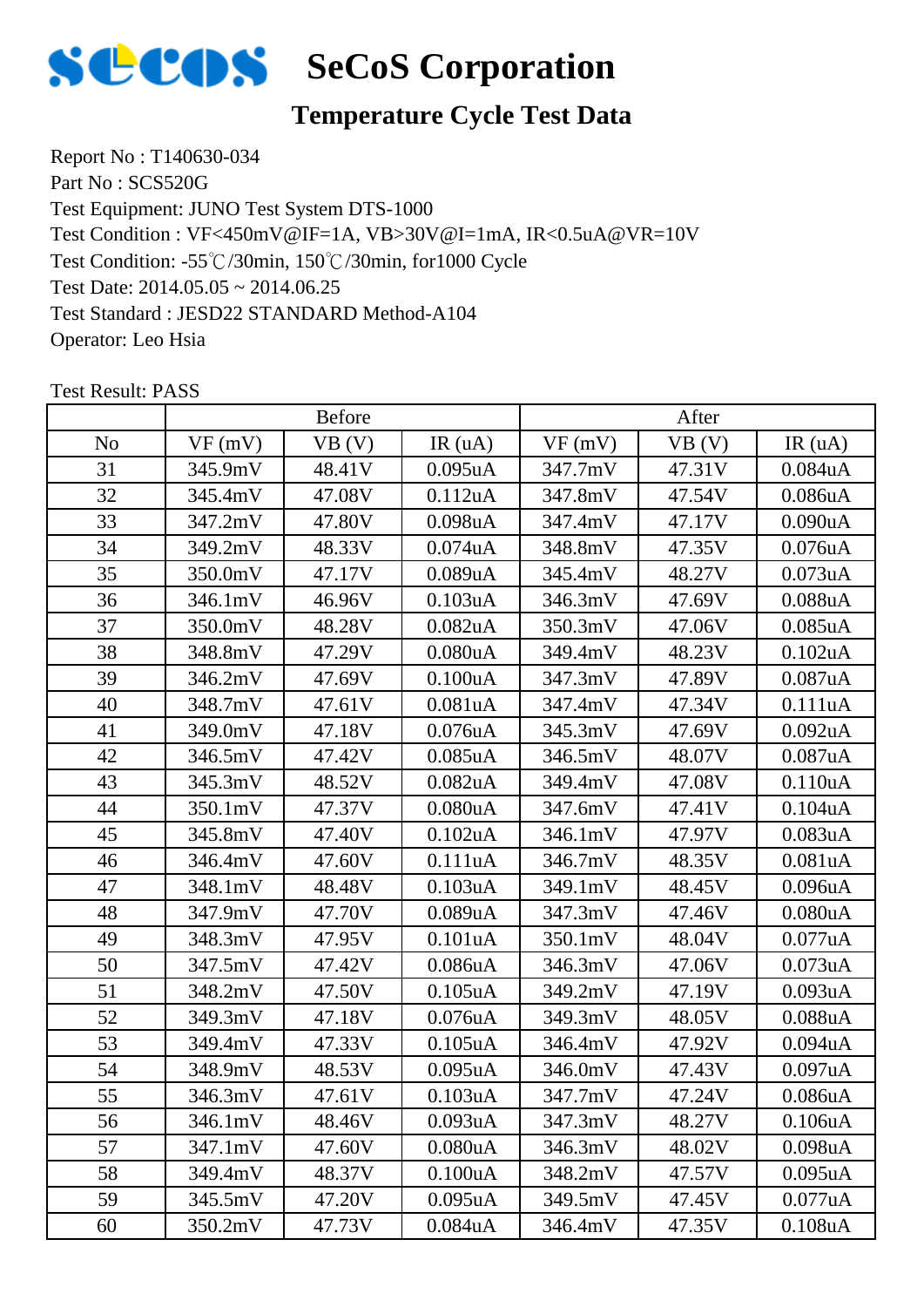

#### **Temperature Cycle Test Data**

Report No : T140630-034 Part No : SCS520G Test Equipment: JUNO Test System DTS-1000 Test Condition: -55℃/30min, 150℃/30min, for1000 Cycle Test Date: 2014.05.05 ~ 2014.06.25 Test Standard : JESD22 STANDARD Method-A104 Operator: Leo Hsia Test Condition : VF<450mV@IF=1A, VB>30V@I=1mA, IR<0.5uA@VR=10V

No |  $VF(mV)$  |  $VB(V)$  | IR (uA) |  $VF(mV)$  |  $VB(V)$  | IR (uA) Before After 61 350.4mV 47.32V 0.082uA 345.6mV 48.45V 0.100uA 62 349.6mV 47.45V 0.097uA 346.0mV 47.26V 0.095uA 63 348.7mV 47.08V 0.112uA 349.7mV 47.82V 0.108uA 64 346.1mV 47.90V 0.076uA 345.4mV 47.49V 0.107uA 65 346.8mV 47.29V 0.079uA 347.1mV 47.95V 0.080uA 66 346.4mV 47.68V 0.099uA 349.6mV 47.31V 0.105uA 67 | 346.2mV | 48.44V | 0.087uA | 345.2mV | 47.00V | 0.102uA 68 348.6mV 47.42V 0.082uA 348.2mV 47.37V 0.092uA 69 | 349.1mV | 47.36V | 0.106uA | 350.3mV | 47.86V | 0.088uA 70 | 347.9mV | 47.30V | 0.088uA | 345.2mV | 48.43V | 0.114uA 71 | 349.5mV | 48.12V | 0.094uA | 345.1mV | 46.96V | 0.086uA 72 347.6mV 47.59V 0.095uA 345.5mV 48.25V 0.087uA 73 348.5mV 48.25V 0.112uA 348.1mV 47.85V 0.080uA 74 | 348.2mV | 47.60V | 0.111uA | 347.1mV | 47.08V | 0.103uA 75 350.4mV 48.17V 0.108uA 348.4mV 47.74V 0.077uA 76 | 347.0mV | 47.27V | 0.114uA | 346.4mV | 48.33V | 0.100uA 77 349.8mV 47.77V 0.077uA 346.7mV 48.14V 0.092uA

Test Result: PASS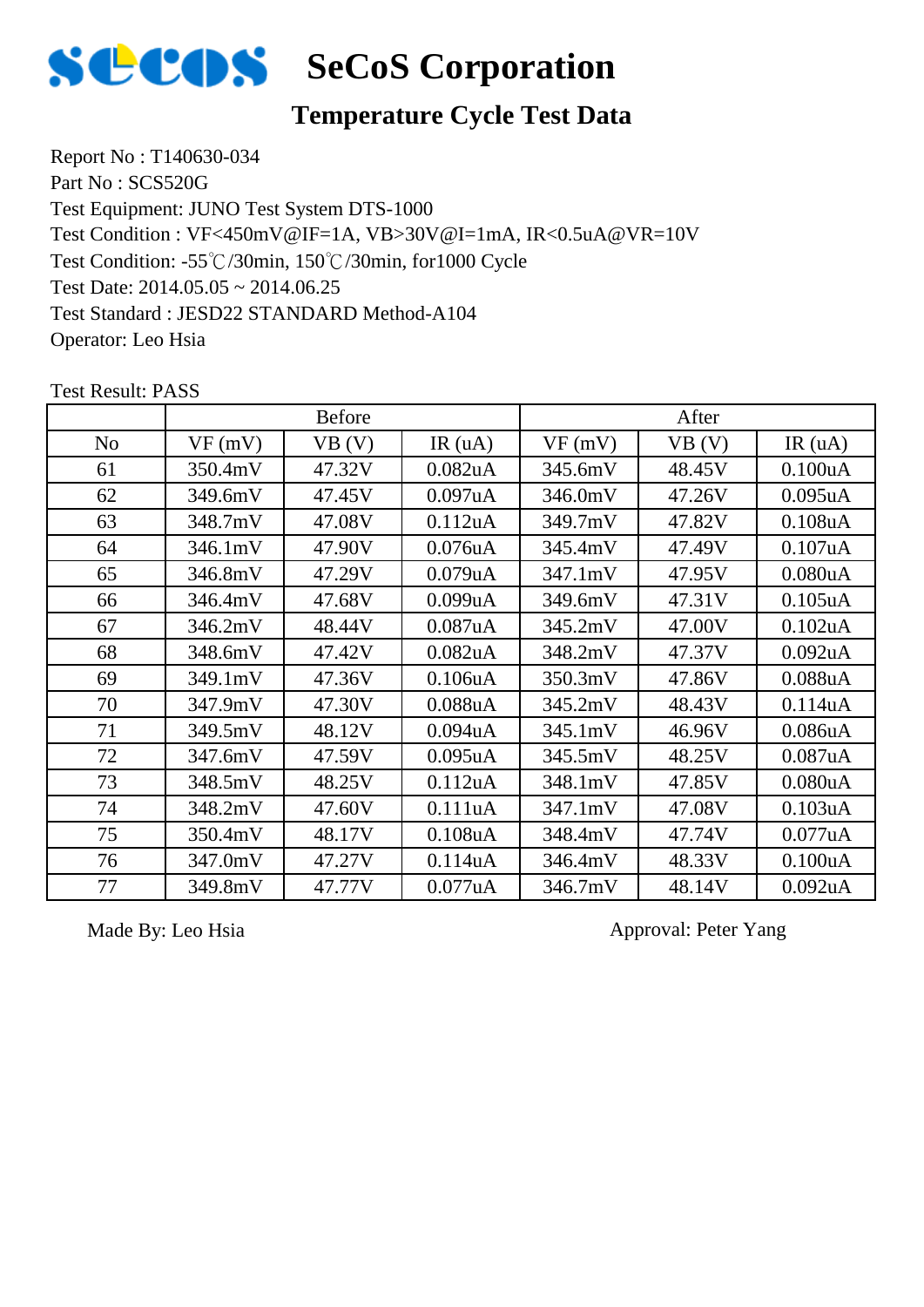

## **High Temperature High Humidity Test Data**

Report No : T140630-034 Part No : SCS520G Test Equipment: JUNO Test System DTS-1000 Test Condition: 85±2℃, 85±5%RH, 1000Hrs Test Date: 2014.05.11 ~ 2014.06.23 Test Standard : JESD22 STANDARD Method-A101 Operator: Leo Hsia Test Condition : VF<450mV@IF=1A, VB>30V@I=1mA, IR<0.5uA@VR=10V

|                | <b>Before</b> |        |                      | After   |        |                      |
|----------------|---------------|--------|----------------------|---------|--------|----------------------|
| N <sub>o</sub> | VF(mV)        | VB (V) | IR(uA)               | VF(mV)  | VB(V)  | IR(uA)               |
| 1              | 346.3mV       | 48.04V | 0.110 <sub>u</sub> A | 348.5mV | 47.82V | 0.088uA              |
| $\overline{2}$ | 348.1mV       | 47.69V | 0.114uA              | 349.3mV | 46.95V | 0.086uA              |
| 3              | 348.2mV       | 48.15V | 0.103uA              | 347.9mV | 48.04V | 0.086uA              |
| $\overline{4}$ | 345.7mV       | 47.88V | 0.099uA              | 346.5mV | 47.94V | 0.107uA              |
| 5              | 345.2mV       | 47.95V | $0.077$ uA           | 348.4mV | 47.56V | 0.091uA              |
| 6              | 345.5mV       | 48.15V | 0.108uA              | 348.5mV | 48.48V | 0.114uA              |
| $\overline{7}$ | 348.7mV       | 47.51V | $0.096$ u $A$        | 348.2mV | 47.61V | $0.078$ u $A$        |
| 8              | 349.1mV       | 47.76V | $0.095$ uA           | 347.7mV | 47.40V | $0.085$ uA           |
| 9              | 345.3mV       | 47.38V | 0.110uA              | 347.1mV | 47.77V | 0.107uA              |
| 10             | 348.6mV       | 47.50V | 0.107uA              | 349.4mV | 47.98V | 0.114uA              |
| 11             | 350.0mV       | 47.00V | $0.077$ uA           | 348.2mV | 48.34V | 0.086uA              |
| 12             | 347.5mV       | 47.84V | 0.103uA              | 349.5mV | 47.39V | 0.076uA              |
| 13             | 346.1mV       | 47.01V | 0.080uA              | 350.3mV | 47.18V | 0.077uA              |
| 14             | 347.7mV       | 47.62V | 0.107uA              | 348.9mV | 46.99V | 0.101uA              |
| 15             | 348.4mV       | 47.70V | 0.089uA              | 348.8mV | 47.46V | 0.080uA              |
| 16             | 347.3mV       | 47.20V | 0.083uA              | 345.9mV | 47.29V | 0.087uA              |
| 17             | 349.6mV       | 48.44V | $0.085$ uA           | 345.8mV | 47.19V | 0.083uA              |
| 18             | 347.5mV       | 48.26V | $0.105$ uA           | 346.8mV | 48.38V | 0.110uA              |
| 19             | 347.6mV       | 47.66V | 0.096uA              | 349.2mV | 47.09V | 0.103uA              |
| 20             | 347.6mV       | 47.20V | 0.084uA              | 348.6mV | 48.28V | 0.090uA              |
| 21             | 345.7mV       | 47.93V | 0.083uA              | 348.8mV | 48.38V | 0.093uA              |
| 22             | 347.1mV       | 47.11V | 0.114uA              | 348.4mV | 47.03V | 0.099uA              |
| 23             | 346.2mV       | 47.53V | 0.110uA              | 348.9mV | 47.40V | 0.104uA              |
| 24             | 350.4mV       | 47.52V | 0.086uA              | 347.6mV | 47.57V | 0.103uA              |
| 25             | 345.8mV       | 48.50V | 0.094uA              | 348.2mV | 48.12V | 0.104uA              |
| 26             | 347.0mV       | 47.53V | 0.111uA              | 348.8mV | 47.96V | 0.104 <sub>u</sub> A |
| 27             | 348.6mV       | 47.66V | 0.076 <sub>u</sub> A | 350.4mV | 48.32V | 0.106 <sub>u</sub> A |
| 28             | 349.6mV       | 48.31V | $0.075$ uA           | 349.1mV | 47.46V | 0.079uA              |
| 29             | 346.4mV       | 47.31V | 0.081uA              | 348.5mV | 48.15V | $0.074$ u $A$        |
| 30             | 345.6mV       | 46.95V | 0.073uA              | 345.7mV | 48.31V | 0.083 <sub>u</sub> A |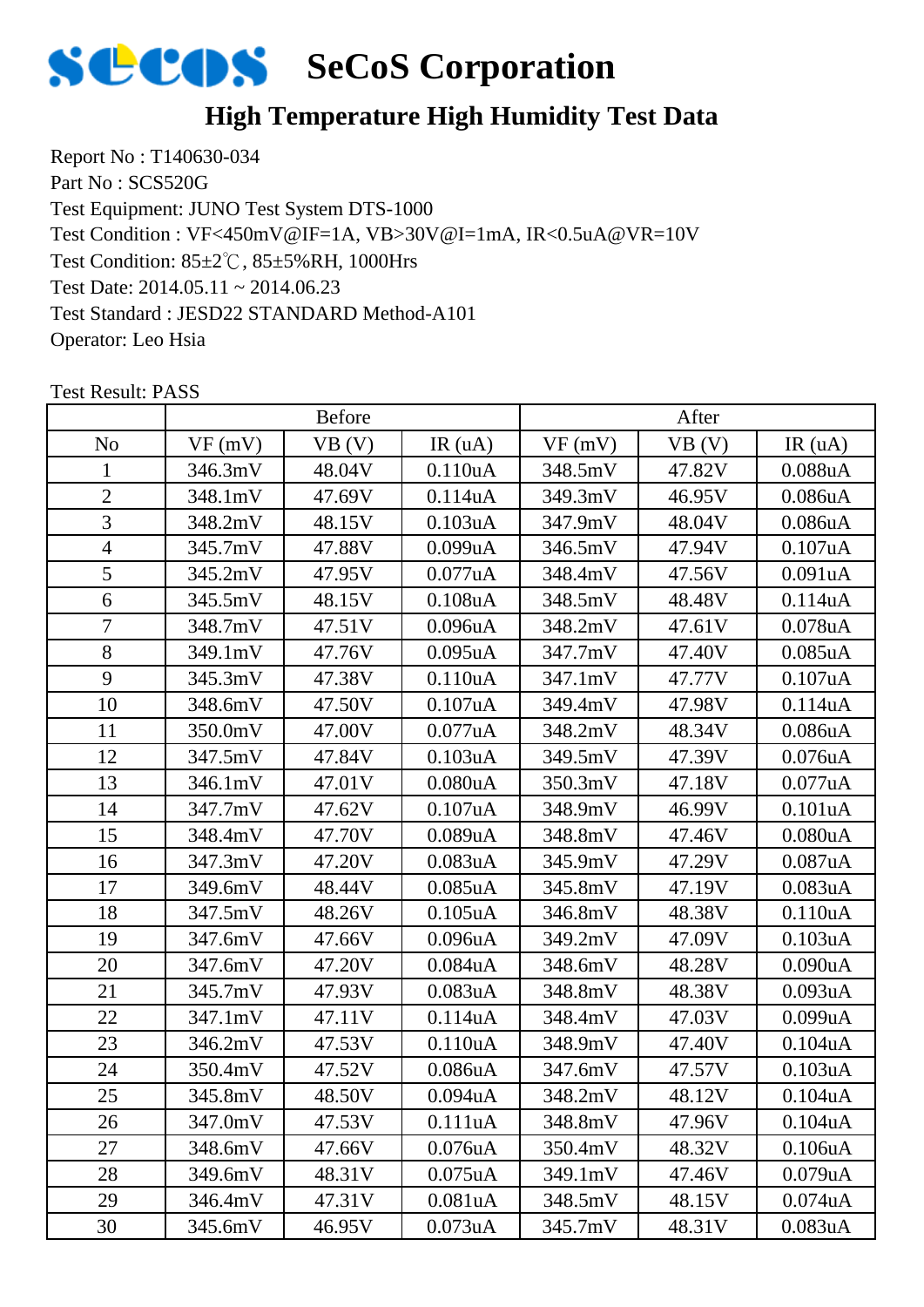

## **High Temperature High Humidity Test Data**

Report No : T140630-034 Part No : SCS520G Test Equipment: JUNO Test System DTS-1000 Test Condition: 85±2℃, 85±5%RH, 1000Hrs Test Date: 2014.05.11 ~ 2014.06.23 Test Standard : JESD22 STANDARD Method-A101 Operator: Leo Hsia Test Condition : VF<450mV@IF=1A, VB>30V@I=1mA, IR<0.5uA@VR=10V

|                | <b>Before</b> |        |                      | After   |        |                      |
|----------------|---------------|--------|----------------------|---------|--------|----------------------|
| N <sub>o</sub> | VF(mV)        | VB (V) | IR(uA)               | VF(mV)  | VB(V)  | IR(uA)               |
| 31             | 347.5mV       | 47.84V | 0.096 <sub>u</sub> A | 346.1mV | 48.48V | $0.092$ uA           |
| 32             | 349.8mV       | 48.21V | $0.075$ uA           | 345.9mV | 47.93V | 0.098uA              |
| 33             | 346.2mV       | 48.01V | 0.086 <sub>u</sub> A | 345.5mV | 47.40V | $0.108$ u $A$        |
| 34             | 348.4mV       | 48.23V | 0.080uA              | 347.3mV | 47.06V | 0.090uA              |
| 35             | 348.2mV       | 47.93V | 0.113uA              | 349.5mV | 47.97V | 0.088uA              |
| 36             | 348.0mV       | 47.32V | 0.079uA              | 349.3mV | 47.25V | 0.074uA              |
| 37             | 349.1mV       | 47.10V | 0.098uA              | 345.4mV | 47.69V | 0.086uA              |
| 38             | 347.2mV       | 48.36V | 0.087uA              | 350.0mV | 47.16V | 0.112uA              |
| 39             | 349.7mV       | 48.28V | 0.099uA              | 345.7mV | 48.24V | $0.074$ u $A$        |
| 40             | 348.5mV       | 47.06V | 0.080uA              | 350.0mV | 47.46V | 0.082uA              |
| 41             | 347.9mV       | 47.62V | $0.108$ u $A$        | 349.4mV | 47.13V | 0.077uA              |
| 42             | 348.3mV       | 47.95V | $0.088$ uA           | 347.8mV | 47.23V | 0.090uA              |
| 43             | 346.8mV       | 47.82V | $0.094$ u $A$        | 347.9mV | 47.98V | 0.107uA              |
| 44             | 346.5mV       | 48.44V | 0.080uA              | 346.7mV | 47.77V | 0.089uA              |
| 45             | 349.4mV       | 48.21V | $0.075$ uA           | 349.2mV | 47.74V | $0.085$ uA           |
| 46             | 348.3mV       | 47.85V | 0.076uA              | 349.7mV | 47.12V | 0.090uA              |
| 47             | 346.7mV       | 48.28V | 0.106uA              | 345.1mV | 47.47V | $0.075$ uA           |
| 48             | 348.9mV       | 47.77V | 0.107uA              | 347.5mV | 47.75V | 0.083uA              |
| 49             | 345.6mV       | 48.43V | 0.098uA              | 349.6mV | 47.03V | $0.072$ uA           |
| 50             | 350.0mV       | 48.25V | 0.099uA              | 347.6mV | 48.11V | 0.088uA              |
| 51             | 349.8mV       | 48.25V | $0.073$ uA           | 346.2mV | 47.73V | 0.092uA              |
| 52             | 348.9mV       | 47.94V | 0.099uA              | 348.0mV | 48.47V | 0.087uA              |
| 53             | 348.7mV       | 47.10V | 0.093uA              | 346.5mV | 47.19V | 0.086uA              |
| 54             | 345.5mV       | 47.07V | 0.100uA              | 349.6mV | 48.45V | $0.085$ uA           |
| 55             | 348.3mV       | 48.51V | 0.115uA              | 346.2mV | 47.33V | 0.072 <sub>u</sub> A |
| 56             | 345.6mV       | 47.78V | $0.096$ u $A$        | 347.4mV | 47.03V | 0.088uA              |
| 57             | 347.1mV       | 47.72V | $0.105$ uA           | 345.9mV | 47.85V | 0.113uA              |
| 58             | 347.3mV       | 48.14V | 0.105uA              | 348.0mV | 47.78V | 0.107uA              |
| 59             | 347.6mV       | 47.20V | 0.084uA              | 345.3mV | 48.32V | 0.100uA              |
| 60             | 347.3mV       | 48.25V | 0.089uA              | 347.5mV | 48.12V | 0.089uA              |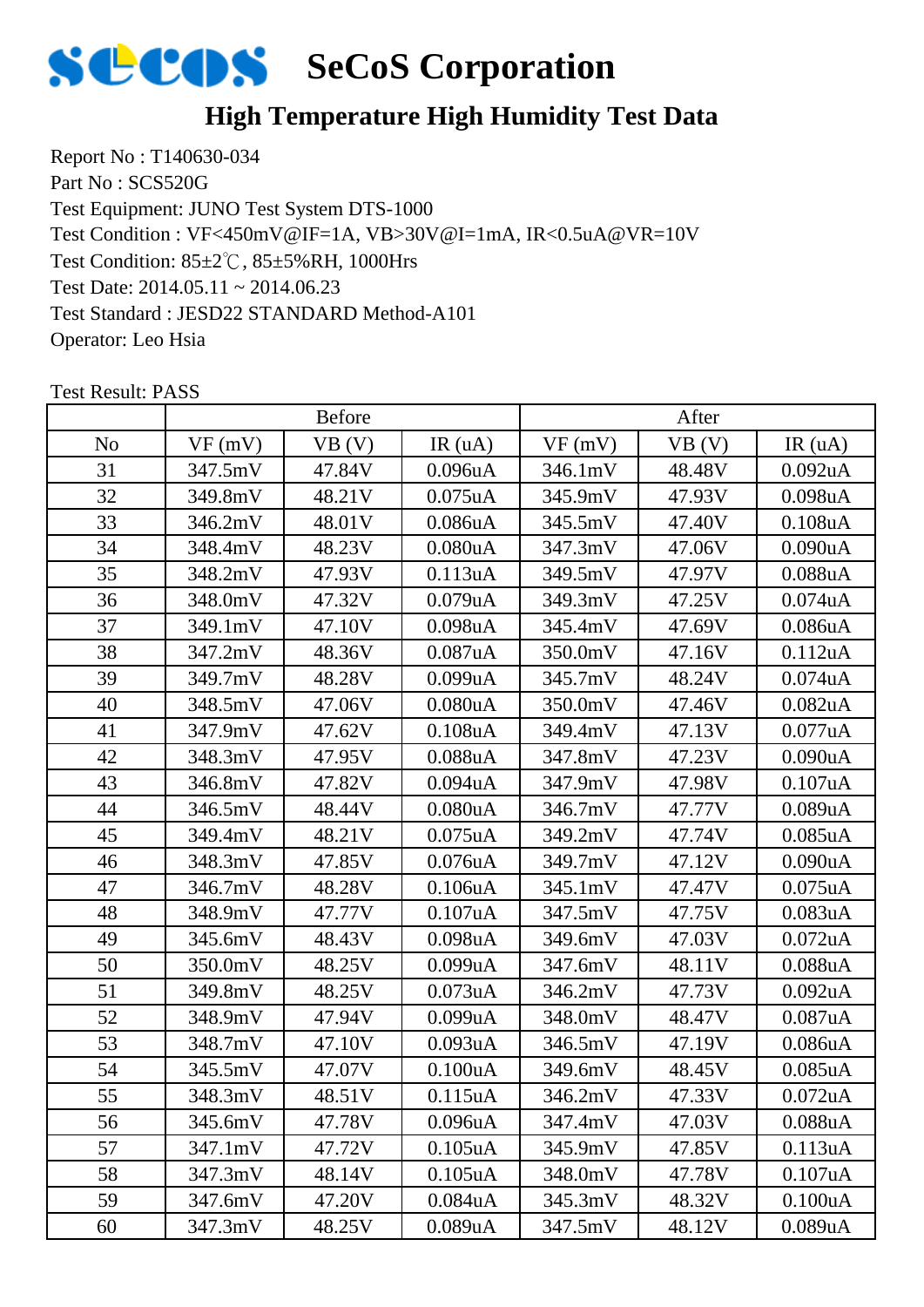

## **High Temperature High Humidity Test Data**

Report No : T140630-034 Part No : SCS520G Test Equipment: JUNO Test System DTS-1000 Test Condition: 85±2℃, 85±5%RH, 1000Hrs Test Date: 2014.05.11 ~ 2014.06.23 Test Standard : JESD22 STANDARD Method-A101 Operator: Leo Hsia Test Condition : VF<450mV@IF=1A, VB>30V@I=1mA, IR<0.5uA@VR=10V

|                |         | <b>Before</b> |                      |         | After  |               |
|----------------|---------|---------------|----------------------|---------|--------|---------------|
| N <sub>0</sub> | VF(mV)  | VB (V)        | IR(uA)               | VF(mV)  | VB (V) | IR(uA)        |
| 61             | 347.9mV | 47.46V        | $0.078$ u $A$        | 346.7mV | 47.81V | 0.113uA       |
| 62             | 347.0mV | 47.87V        | 0.093uA              | 346.6mV | 47.88V | 0.093uA       |
| 63             | 345.8mV | 47.98V        | 0.107uA              | 346.6mV | 47.25V | 0.087uA       |
| 64             | 347.1mV | 47.25V        | 0.098 <sub>u</sub> A | 347.7mV | 47.94V | $0.094$ u $A$ |
| 65             | 348.8mV | 47.43V        | $0.075$ uA           | 348.5mV | 47.39V | 0.083uA       |
| 66             | 346.1mV | 47.38V        | $0.078$ u $A$        | 346.1mV | 48.35V | 0.114uA       |
| 67             | 346.4mV | 48.08V        | 0.073uA              | 349.3mV | 48.17V | 0.081uA       |
| 68             | 350.2mV | 47.78V        | 0.101uA              | 347.6mV | 47.42V | 0.096uA       |
| 69             | 349.6mV | 47.60V        | 0.077uA              | 349.0mV | 48.12V | 0.109uA       |
| 70             | 348.1mV | 47.48V        | 0.073uA              | 348.6mV | 47.94V | 0.104uA       |
| 71             | 349.6mV | 47.08V        | $0.095$ uA           | 346.8mV | 47.31V | 0.108uA       |
| 72             | 348.4mV | 47.03V        | 0.109uA              | 345.3mV | 48.09V | $0.095$ uA    |
| 73             | 349.7mV | 48.45V        | $0.105$ uA           | 347.2mV | 47.21V | 0.090uA       |
| 74             | 345.3mV | 47.62V        | 0.084uA              | 348.7mV | 47.41V | 0.114uA       |
| 75             | 347.2mV | 47.03V        | $0.108$ u $A$        | 349.0mV | 47.35V | 0.108uA       |
| 76             | 348.4mV | 48.23V        | $0.105$ uA           | 346.8mV | 47.23V | 0.115uA       |
| 77             | 345.5mV | 48.34V        | $0.078$ u $A$        | 345.1mV | 46.91V | 0.079uA       |

Test Result: PASS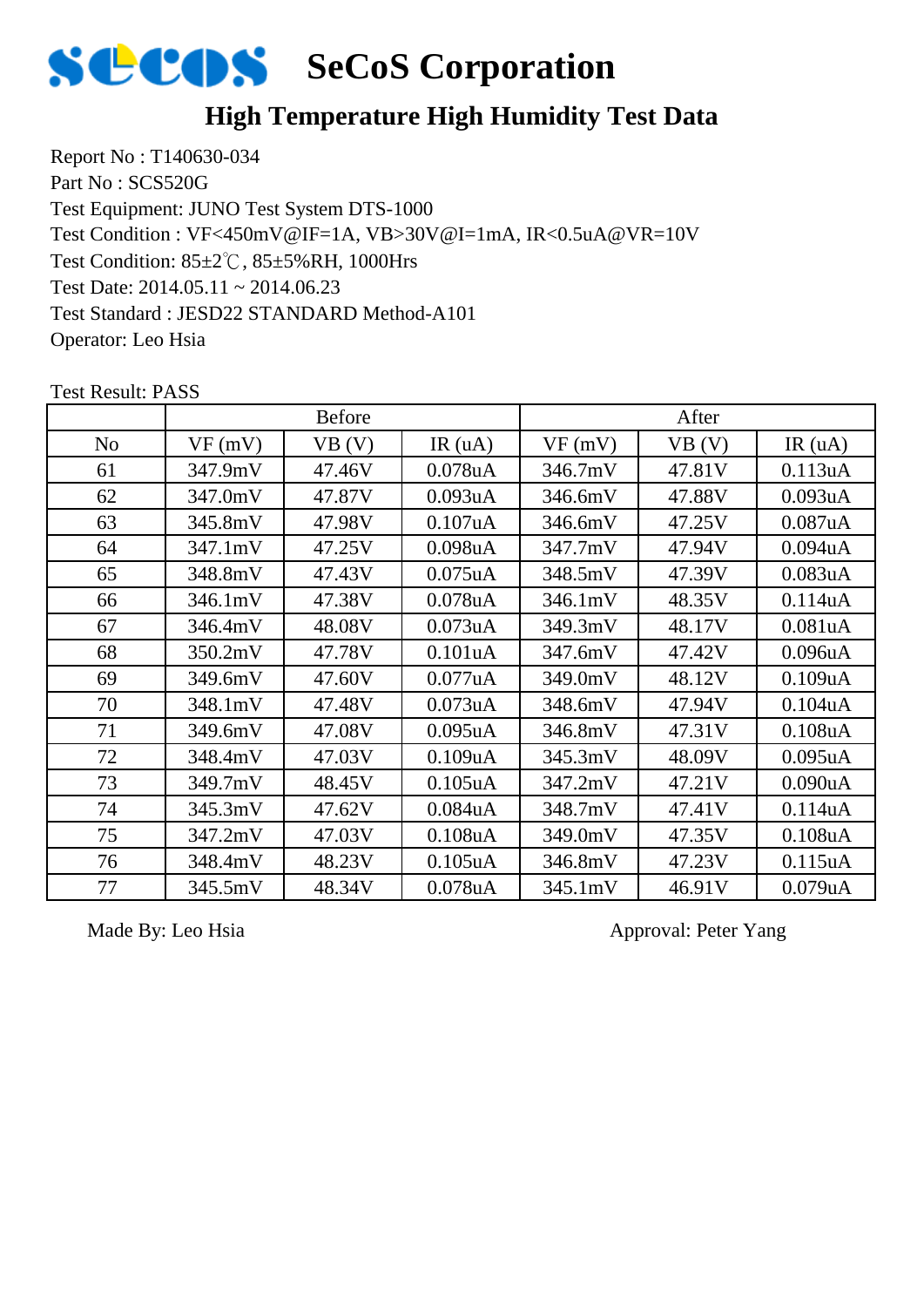

#### **High Temper High Humidity Reverse Bies Test Data**

Report No : T140630-034 Part No : SCS520G Test Equipment: JUNO Test System DTS-1000 Test Condition: 85±2℃, 85±5%RH, 1000Hrs Test Date: 2014.05.11 ~ 2014.06.23 Test Standard : JESD22 STANDARD Method-A101 Operator: Leo Hsia Test Condition : VF<450mV@IF=1A, VB>30V@I=1mA, IR<0.5uA@VR=10V

|                | <b>Before</b> |        |                      | After   |        |                      |
|----------------|---------------|--------|----------------------|---------|--------|----------------------|
| N <sub>o</sub> | VF(mV)        | VB(V)  | IR(uA)               | VF(mV)  | VB (V) | IR(uA)               |
| 1              | 345.2mV       | 47.11V | $0.076$ u $A$        | 350.3mV | 46.99V | 0.113uA              |
| $\overline{2}$ | 350.2mV       | 47.74V | 0.106uA              | 348.0mV | 47.23V | $0.102$ uA           |
| 3              | 348.0mV       | 47.49V | 0.111uA              | 348.8mV | 48.37V | 0.109uA              |
| $\overline{4}$ | 345.9mV       | 48.33V | $0.105$ uA           | 348.0mV | 47.01V | 0.096uA              |
| 5              | 350.1mV       | 47.58V | $0.079$ uA           | 349.7mV | 48.38V | 0.080uA              |
| 6              | 346.9mV       | 46.98V | $0.094$ u $A$        | 349.6mV | 47.47V | 0.081uA              |
| $\overline{7}$ | 348.1mV       | 47.09V | $0.088$ u $A$        | 347.4mV | 47.52V | 0.090uA              |
| 8              | 348.9mV       | 48.03V | 0.096uA              | 350.0mV | 47.77V | 0.082uA              |
| 9              | 349.5mV       | 47.93V | $0.102$ uA           | 345.3mV | 47.06V | 0.091uA              |
| 10             | 349.6mV       | 47.18V | 0.081uA              | 348.1mV | 48.29V | 0.081uA              |
| 11             | 349.1mV       | 47.51V | 0.093uA              | 345.4mV | 48.08V | 0.091uA              |
| 12             | 347.5mV       | 47.90V | $0.094$ u $A$        | 346.9mV | 48.48V | $0.085$ uA           |
| 13             | 347.4mV       | 48.36V | 0.081uA              | 350.2mV | 48.24V | 0.112uA              |
| 14             | 346.2mV       | 47.48V | 0.091uA              | 348.8mV | 47.32V | 0.090uA              |
| 15             | 348.2mV       | 46.98V | 0.112uA              | 345.1mV | 47.45V | $0.088$ u $A$        |
| 16             | 345.6mV       | 47.76V | 0.090uA              | 347.6mV | 47.42V | 0.083uA              |
| 17             | 350.1mV       | 47.92V | 0.081uA              | 345.9mV | 48.49V | 0.109uA              |
| 18             | 347.8mV       | 48.35V | 0.096uA              | 346.9mV | 48.26V | 0.115uA              |
| 19             | 350.2mV       | 46.96V | 0.103uA              | 346.7mV | 48.37V | 0.113uA              |
| 20             | 347.3mV       | 47.75V | 0.088uA              | 347.4mV | 47.71V | 0.106uA              |
| 21             | 348.3mV       | 47.55V | 0.101uA              | 346.1mV | 48.29V | 0.110uA              |
| 22             | 347.8mV       | 48.06V | $0.095$ uA           | 348.4mV | 48.04V | $0.105$ uA           |
| 23             | 346.1mV       | 47.11V | 0.107uA              | 348.5mV | 47.67V | 0.094uA              |
| 24             | 349.2mV       | 47.92V | 0.077uA              | 345.6mV | 47.12V | 0.107uA              |
| 25             | 349.1mV       | 48.28V | 0.108uA              | 349.9mV | 47.16V | 0.105uA              |
| 26             | 348.1mV       | 47.17V | 0.103uA              | 348.4mV | 47.03V | $0.075$ uA           |
| 27             | 347.7mV       | 48.42V | 0.100 <sub>u</sub> A | 347.4mV | 47.86V | 0.073 <sub>u</sub> A |
| 28             | 347.1mV       | 47.35V | 0.112uA              | 348.9mV | 47.58V | 0.089uA              |
| 29             | 346.9mV       | 47.51V | 0.107uA              | 348.7mV | 48.00V | 0.089uA              |
| 30             | 346.9mV       | 48.13V | $0.076$ u $A$        | 347.5mV | 48.42V | $0.076$ u $A$        |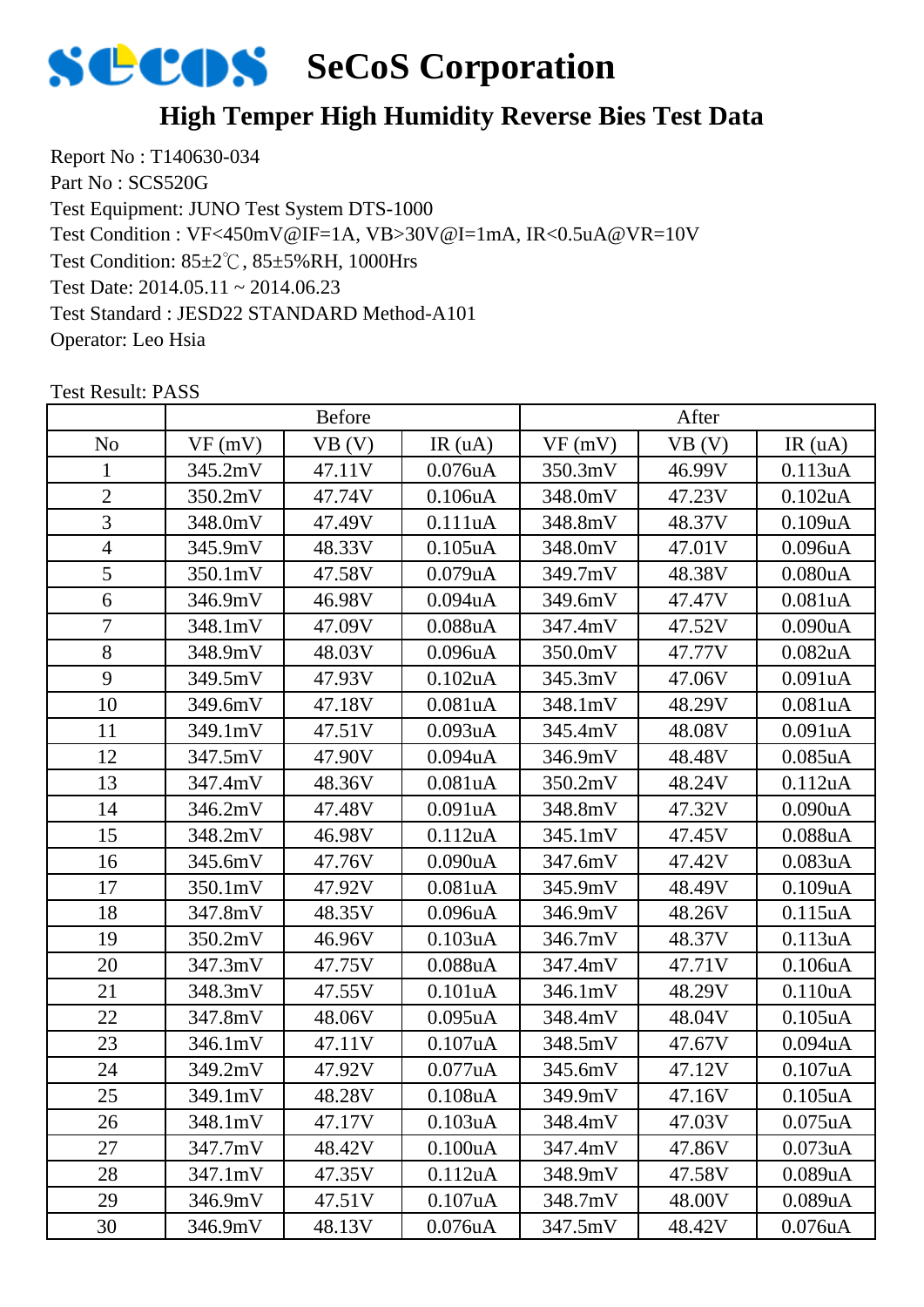

#### **High Temper High Humidity Reverse Bies Test Data**

Report No : T140630-034 Part No : SCS520G Test Equipment: JUNO Test System DTS-1000 Test Condition: 85±2℃, 85±5%RH, 1000Hrs Test Date: 2014.05.11 ~ 2014.06.23 Test Standard : JESD22 STANDARD Method-A101 Operator: Leo Hsia Test Condition : VF<450mV@IF=1A, VB>30V@I=1mA, IR<0.5uA@VR=10V

|                | <b>Before</b> |        |                      | After   |        |                      |
|----------------|---------------|--------|----------------------|---------|--------|----------------------|
| N <sub>o</sub> | VF(mV)        | VB(V)  | IR(uA)               | VF(mV)  | VB(V)  | IR(uA)               |
| 31             | 349.2mV       | 47.66V | 0.112uA              | 349.9mV | 47.72V | 0.111uA              |
| 32             | 349.8mV       | 47.18V | $0.074$ u $A$        | 350.4mV | 47.56V | $0.084$ u $A$        |
| 33             | 348.3mV       | 47.43V | $0.077$ uA           | 350.2mV | 47.12V | 0.103uA              |
| 34             | 346.3mV       | 47.20V | 0.106uA              | 345.6mV | 47.93V | 0.077uA              |
| 35             | 350.3mV       | 47.61V | $0.079$ uA           | 348.3mV | 47.77V | 0.091uA              |
| 36             | 347.7mV       | 48.39V | $0.094$ u $A$        | 348.0mV | 48.10V | 0.083uA              |
| 37             | 348.1mV       | 46.97V | $0.084$ u $A$        | 349.7mV | 48.19V | $0.102$ uA           |
| 38             | 345.9mV       | 48.18V | 0.082 <sub>u</sub> A | 346.8mV | 47.34V | 0.114uA              |
| 39             | 348.2mV       | 47.82V | $0.102$ uA           | 347.1mV | 47.77V | 0.102uA              |
| 40             | 346.8mV       | 48.25V | $0.094$ u $A$        | 349.0mV | 48.24V | 0.084uA              |
| 41             | 347.8mV       | 47.97V | 0.114uA              | 346.5mV | 47.79V | 0.107uA              |
| 42             | 345.6mV       | 48.32V | $0.087$ uA           | 346.2mV | 47.47V | $0.074$ u $A$        |
| 43             | 349.8mV       | 47.46V | $0.078$ u $A$        | 349.5mV | 47.33V | 0.084uA              |
| 44             | 345.5mV       | 47.49V | $0.105$ uA           | 345.3mV | 47.76V | 0.102uA              |
| 45             | 349.8mV       | 48.28V | $0.077$ uA           | 348.5mV | 48.05V | 0.089uA              |
| 46             | 348.5mV       | 47.89V | 0.106uA              | 349.4mV | 47.86V | 0.106uA              |
| 47             | 345.9mV       | 47.73V | 0.114uA              | 349.1mV | 47.02V | 0.087uA              |
| 48             | 346.3mV       | 48.26V | 0.107uA              | 348.6mV | 47.74V | 0.080uA              |
| 49             | 347.1mV       | 46.93V | 0.110uA              | 347.4mV | 47.66V | 0.103uA              |
| 50             | 346.4mV       | 46.97V | 0.112uA              | 348.8mV | 47.75V | 0.074uA              |
| 51             | 347.4mV       | 47.12V | 0.112uA              | 346.7mV | 47.97V | 0.083uA              |
| 52             | 349.0mV       | 48.25V | 0.109uA              | 347.6mV | 47.53V | 0.113uA              |
| 53             | 347.8mV       | 48.29V | 0.088uA              | 347.8mV | 48.22V | 0.115uA              |
| 54             | 348.4mV       | 47.82V | 0.108uA              | 348.4mV | 46.94V | 0.103uA              |
| 55             | 345.8mV       | 47.03V | 0.091uA              | 347.0mV | 48.40V | 0.077uA              |
| 56             | 347.8mV       | 47.44V | 0.104 <sub>u</sub> A | 346.4mV | 48.04V | 0.081uA              |
| 57             | 349.2mV       | 48.35V | 0.079uA              | 346.3mV | 47.41V | 0.076 <sub>u</sub> A |
| 58             | 349.8mV       | 48.37V | 0.077uA              | 346.2mV | 48.05V | 0.078uA              |
| 59             | 350.4mV       | 47.61V | $0.092$ uA           | 349.7mV | 47.15V | 0.106uA              |
| 60             | 346.8mV       | 47.81V | 0.101uA              | 347.4mV | 47.15V | 0.079uA              |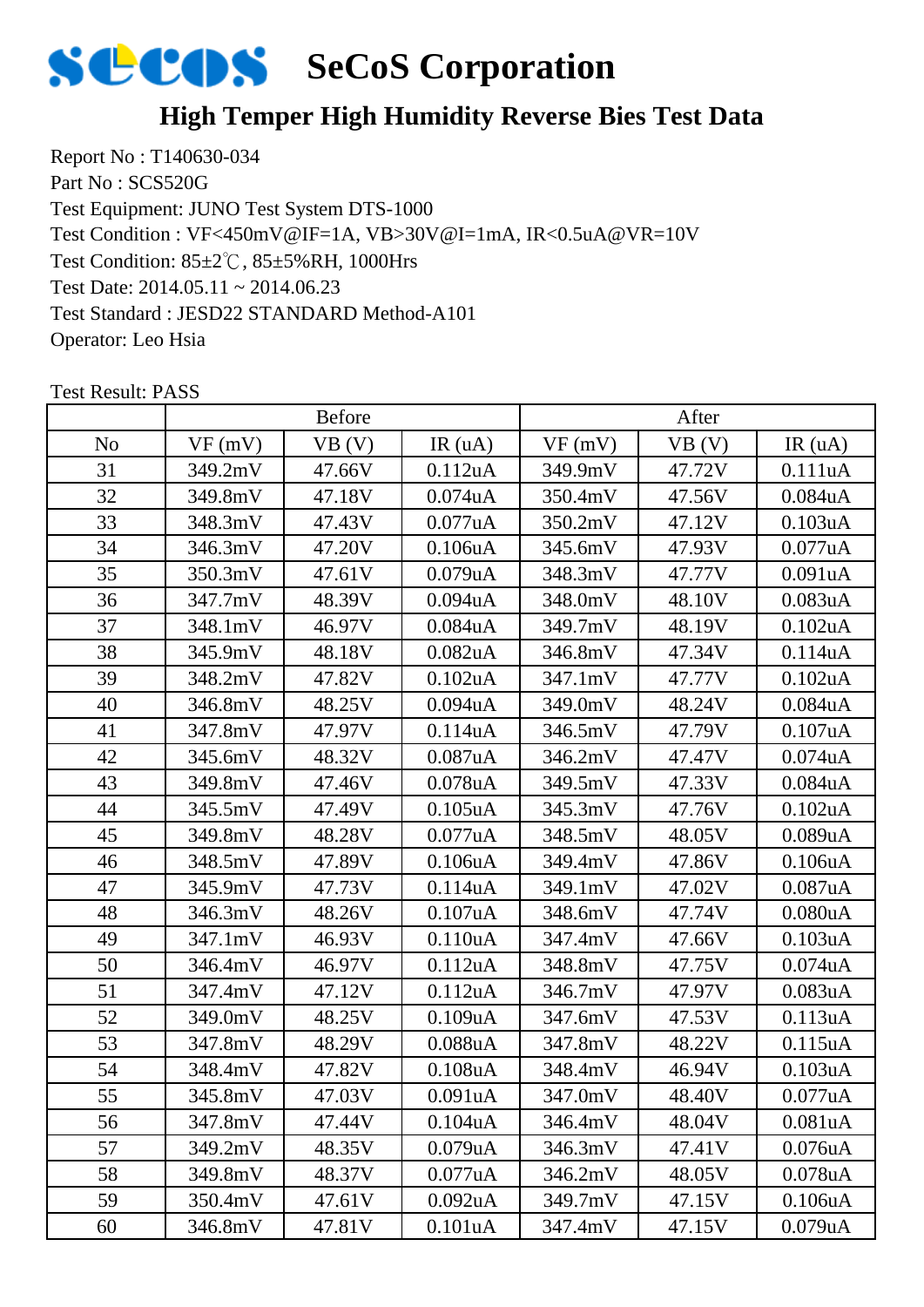

#### **High Temper High Humidity Reverse Bies Test Data**

Report No : T140630-034 Part No : SCS520G Test Equipment: JUNO Test System DTS-1000 Test Condition: 85±2℃, 85±5%RH, 1000Hrs Test Date: 2014.05.11 ~ 2014.06.23 Test Standard : JESD22 STANDARD Method-A101 Operator: Leo Hsia Test Condition : VF<450mV@IF=1A, VB>30V@I=1mA, IR<0.5uA@VR=10V

|                |         | <b>Before</b> |                      |         | After  |               |
|----------------|---------|---------------|----------------------|---------|--------|---------------|
| N <sub>o</sub> | VF(mV)  | VB (V)        | IR $(uA)$            | VF(mV)  | VB (V) | IR(uA)        |
| 61             | 349.0mV | 47.46V        | $0.077$ uA           | 348.9mV | 47.52V | $0.085$ uA    |
| 62             | 347.4mV | 47.07V        | 0.073uA              | 350.2mV | 47.25V | 0.109uA       |
| 63             | 348.2mV | 47.83V        | 0.095uA              | 346.0mV | 47.34V | 0.097uA       |
| 64             | 347.1mV | 48.29V        | $0.105$ uA           | 345.5mV | 47.49V | 0.110uA       |
| 65             | 349.7mV | 47.48V        | 0.109uA              | 345.8mV | 48.20V | 0.093uA       |
| 66             | 345.9mV | 47.36V        | 0.106uA              | 346.2mV | 48.51V | 0.089uA       |
| 67             | 349.9mV | 47.45V        | 0.100uA              | 345.7mV | 47.94V | 0.084uA       |
| 68             | 345.4mV | 48.21V        | 0.080uA              | 345.9mV | 47.49V | 0.095uA       |
| 69             | 346.5mV | 47.83V        | 0.074 <sub>u</sub> A | 347.0mV | 48.13V | 0.103uA       |
| 70             | 345.8mV | 48.19V        | 0.088uA              | 349.7mV | 47.06V | 0.109uA       |
| 71             | 349.2mV | 47.57V        | 0.108uA              | 347.5mV | 48.08V | 0.103uA       |
| 72             | 346.6mV | 47.63V        | 0.091uA              | 347.6mV | 46.94V | 0.112uA       |
| 73             | 349.6mV | 47.63V        | 0.109uA              | 346.8mV | 47.21V | 0.108uA       |
| 74             | 347.4mV | 48.28V        | $0.088$ uA           | 348.0mV | 48.31V | 0.103uA       |
| 75             | 348.7mV | 47.21V        | 0.089uA              | 348.7mV | 47.73V | 0.107uA       |
| 76             | 347.5mV | 48.16V        | 0.107uA              | 345.5mV | 47.06V | $0.075$ uA    |
| 77             | 348.3mV | 47.37V        | 0.106uA              | 350.1mV | 47.80V | $0.086$ u $A$ |

Test Result: PASS